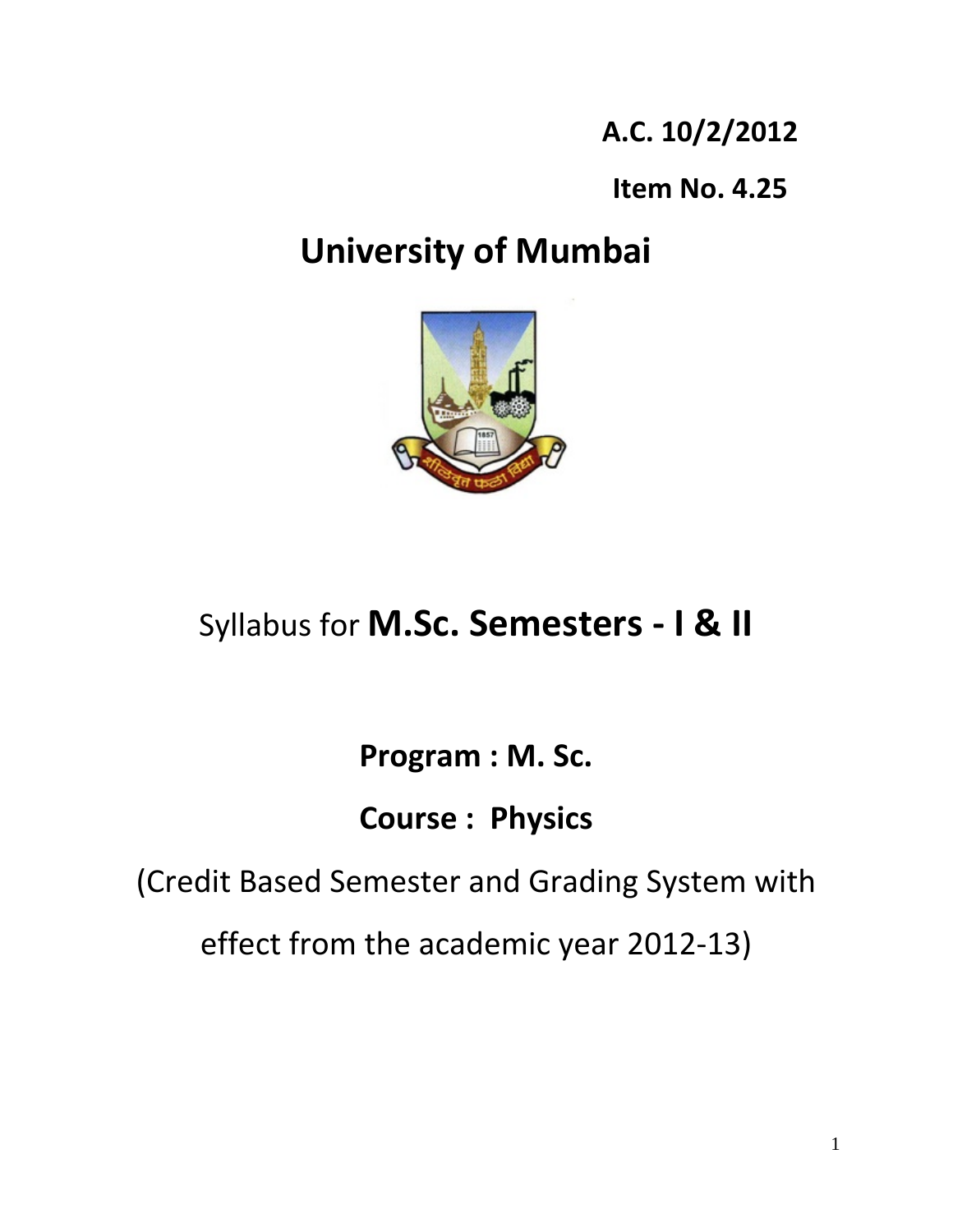#### **1 Course Structure & Distribution of Credits.**

M. Sc. in Physics Program consists of total 16 theory courses, total 6 practical lab courses and 2 projects spread over four semesters. Twelve theory courses and four practical lab courses will be common and compulsory to all the students. Remaining four theory courses can be chosen from the elective courses offered by the institute. Two Lab courses can be chosen from the elective lab courses offered by the institute. Each theory course will be of 4 (four) credits, a practical lab course will be of 4 (four) credits and a project will be of 4 (four) credits. A project can be on theoretical physics, experimental physics, applied physics, development physics, computational physics or industrial product development. A student earns 24 (twenty four) credits per semester and total 96 (ninety six) credits in four semesters. Students can earn additional 2 (two) credits during the four semester period, by giving seminars. The course structure is as follows,

#### **Theory Courses**

|              | Course -1       | Course-2                 | Course-3     | Course-4           |
|--------------|-----------------|--------------------------|--------------|--------------------|
| Semester-I   | Mathematical    | Classical                | Quantum      | <b>Solid State</b> |
|              | Methods         | Mechanics                | Mechanics-I  | Devices            |
| Semester-II  | Advanced        | Electrodynamics          | Quantum      | <b>Solid State</b> |
|              | Electronics     |                          | Mechanics-II | Physics            |
| Semester-III | Thermodynamics  | <b>Nuclear Physics</b>   | Elective-1   | Elective-2         |
|              | and Statistical |                          |              |                    |
|              | Mechanics       |                          |              |                    |
| Semester-IV  | Experimental    | Atomic and               | Elective-3   | Elective-4         |
|              | Physics         | <b>Molecular Physics</b> |              |                    |

## **Practical Lab courses**

|              | Course    | Course         |
|--------------|-----------|----------------|
| Semester-I   | Lab-1     | $Lab-2$        |
| Semester-II  | Lab-3     | Lab- $4$       |
| Semester-III | Project-1 | Elective Lab-1 |
| Semester-IV  | Project-1 | Elective Lab-2 |

The elective courses will be from topics ranging from, Nuclear Physics, Solid State Physics, Solid State Device Physics, Electronics & Communications, Electronics (Microprocessor, Microcomputers, Embedded systems), Astronomy, Space Physics, Materials Science, Laser Physics, Plasma Physics and other advanced specialized topics. Only some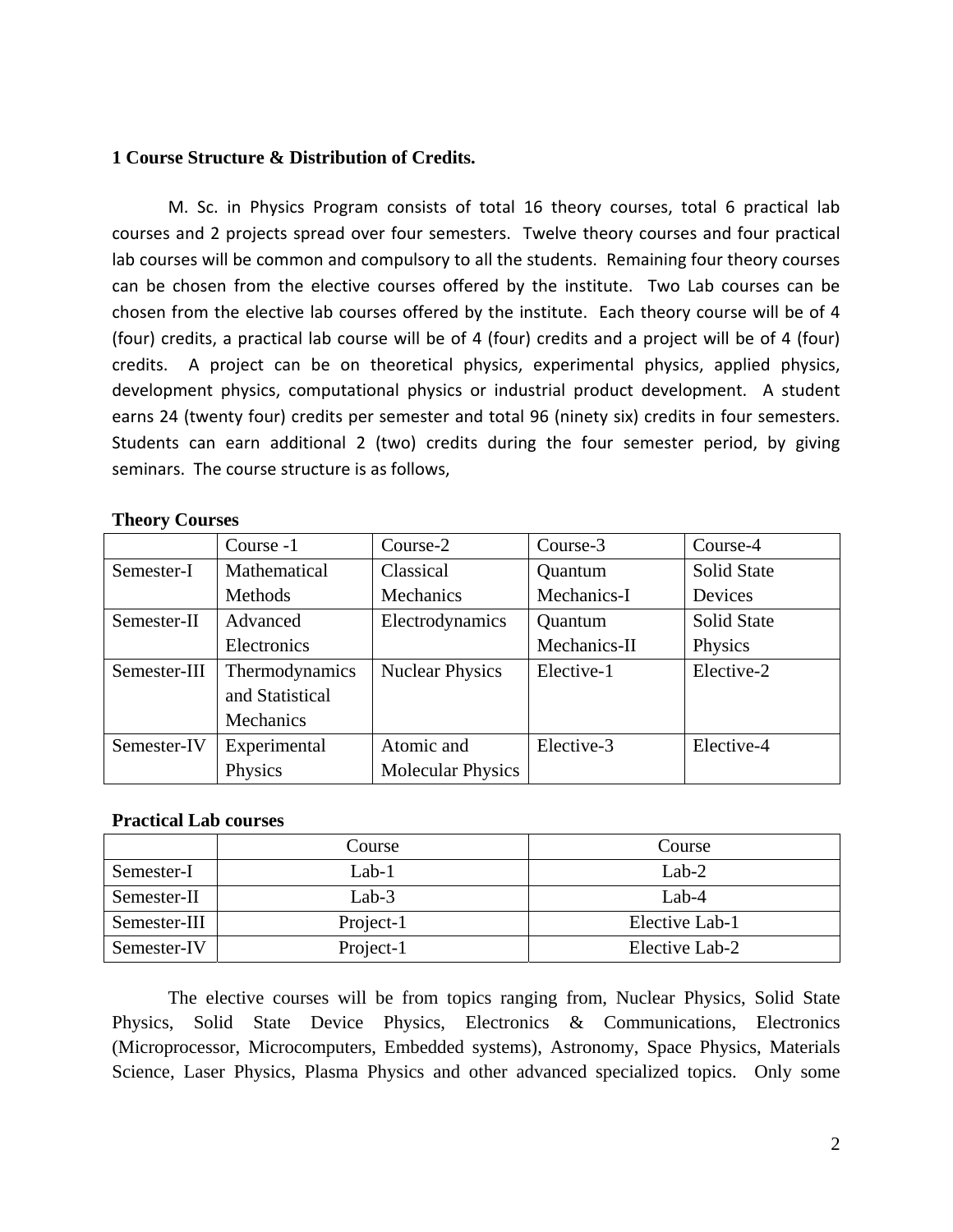electives will be offered by each PG centre. Every year different electives may be offered depending on the availability of experts in PG centres.

## **Semester I**

M.Sc. in Physics Program for Semester‐I consists of four theory courses and two practical courses. The details are as follows:

| <b>Theory Courses</b> | Title of Subject           | Lectures (Hrs)/sem. | Credits |
|-----------------------|----------------------------|---------------------|---------|
| <b>PSPH101</b>        | Mathematical Methods       | 60                  | 04      |
| <b>PSPH102</b>        | <b>Classical Mechanics</b> | 60                  | 04      |
| <b>PSPH103</b>        | <b>Quantum Mechanics I</b> | 60                  | 04      |
| <b>PSPH104</b>        | <b>Solid State Devices</b> | 60                  | 04      |
|                       | <b>Total</b>               | 240                 |         |

Theory Courses (4): 16 hours per week (One lecture of one hour duration)

Practical lab courses (2): 16 hours per week

| <b>Practical Lab Course</b><br>Practical Lab Sessions (Hrs)/sem. |     | Credits |
|------------------------------------------------------------------|-----|---------|
| PSPHP101                                                         | 120 | 04      |
| PSPHP102                                                         | 120 | 04      |
| <b>Total</b>                                                     | 240 | 08      |

## **Semester II**

M.Sc. in Physics Program for Semester‐II consists of four theory courses and two practical courses. The details are as follows:

| Theory Courses (4): | 16 hours per week (One lecture of one hour duration) |                     |         |
|---------------------|------------------------------------------------------|---------------------|---------|
| <b>Theory Paper</b> | Subjects                                             | Lectures (Hrs)/sem. | Credits |

| <b>Theory Paper</b> | Subjects                    | Lectures (Hrs)/sem. | Cregits |
|---------------------|-----------------------------|---------------------|---------|
| <b>PSPH201</b>      | <b>Advanced Electronics</b> | 60                  | 04      |
| <b>PSPH202</b>      | Electrodynamics             | 60                  | 04      |
| <b>PSPH203</b>      | <b>Quantum Mechanics II</b> | 60                  | 04      |
| <b>PSPH204</b>      | <b>Solid State Physics</b>  | 60                  | 04      |
|                     | <b>Total</b>                | 240                 |         |

Practical lab courses (2): 16 hours per week

|                 | <b>Practical Lab Course</b>   Practical Lab Sessions (Hrs)/sem. | Credits |
|-----------------|-----------------------------------------------------------------|---------|
| <b>PSPHP201</b> | 120                                                             |         |
| PSPHP202        | l 20                                                            |         |

 $\overline{\phantom{0}}$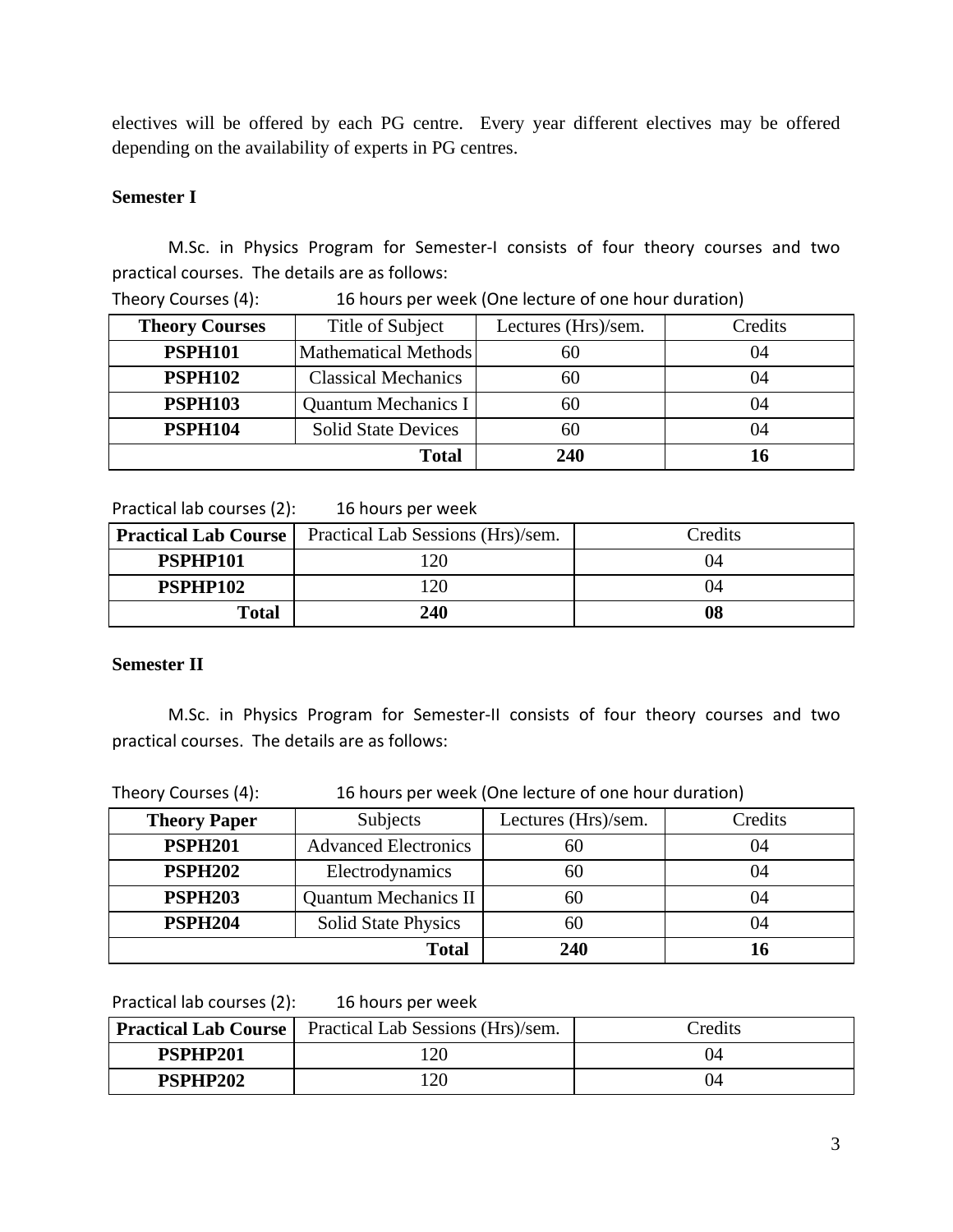| $-4-$<br>1 otal | <b>240</b> | VO. |
|-----------------|------------|-----|
|                 |            |     |

## **2. Scheme of Examination and Passing:**

- 1. This course will have 40% Term Work (TW) / Internal Assessment (IA) and 60% external (University written examination of Two Hours duration for each course paper and practical examination of Three Hours duration for each practical course). All examinations will be held at the end of each semester and will be conducted by the University as per the existing norms.
- 2. Term Work / Internal Assessment ‐ IA (40%) and University examination (60%)‐ shall have separate heads of passing.
- 3. To pass, a student has to obtain minimum grade point E, and above separately in the IA and University examination.
- 4. The University examination for Theory and Practical shall be conducted at the end of each Semester and the evaluation of Project work i.e. Dissertation if any, at the end of the each Semester.
- 5. The candidates shall appear for examination of 4 theory courses each carrying 60 marks of 2 hours duration and 2 practical courses each carrying 100 marks at the end of each semester.
- 6. The candidate shall prepare and submit for practical examination a certified Journal based on the practical course carried out under the guidance of a faculty member with minimum number of experiments as specified in the syllabus for each group.

## **3. Standard of Passing for University Examinations:**

As per ordinances and regulations prescribed by the University for semester based credit and grading system.

## **4. Standard point scale for grading:**

| Grade | Marks       | <b>Grade Points</b> |
|-------|-------------|---------------------|
| O     | 70 & above  |                     |
| A     | 60 to 69.99 | 6                   |
| B     | 55 to 59.99 |                     |
| ┌     | 50 to 54.99 |                     |
| D     | 45 to 49.99 | 3                   |
| F     | 40 to 44.99 |                     |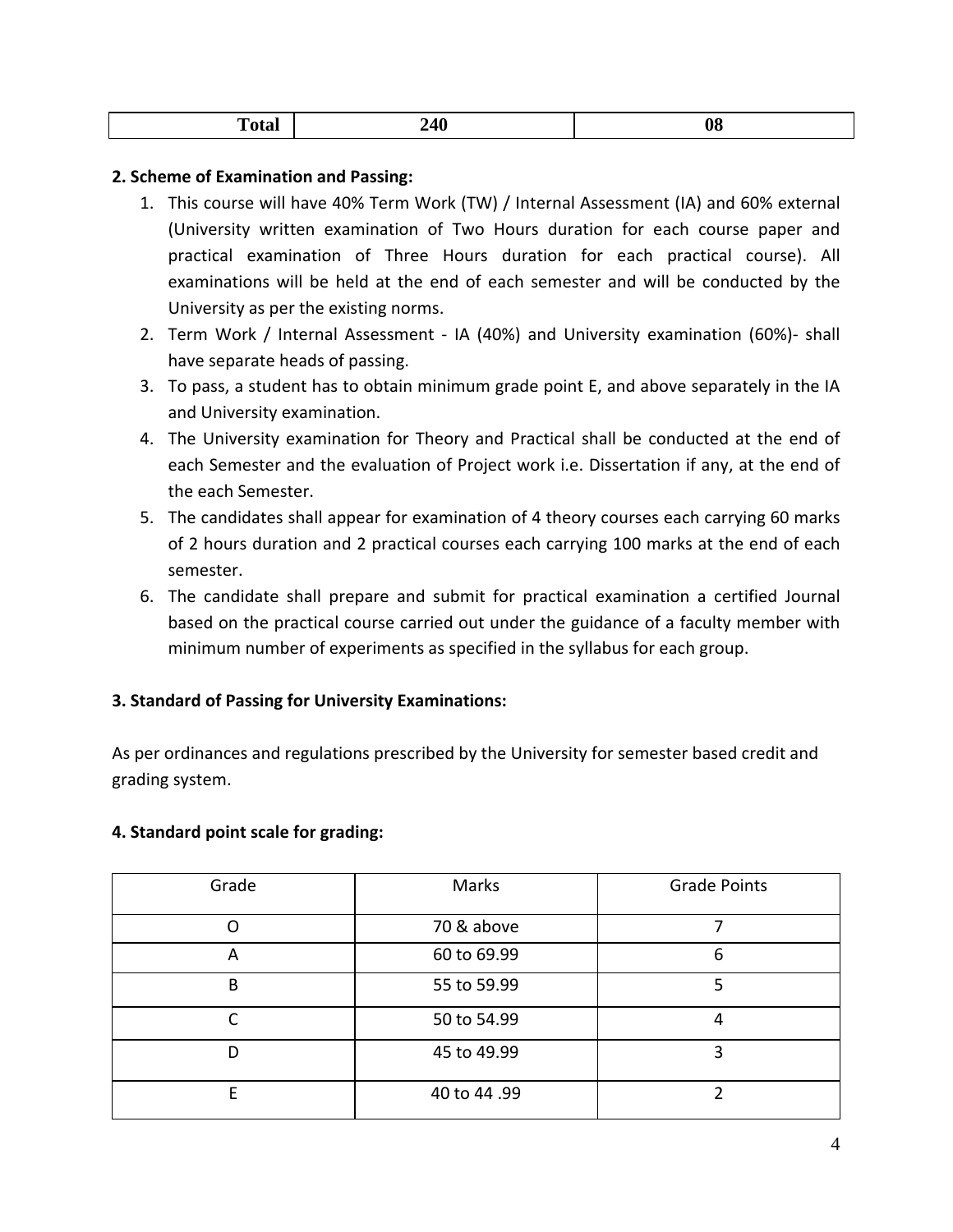| $F/I = -11$<br><br>. . | 39.99 & below |  |
|------------------------|---------------|--|
|                        |               |  |

## **5. Grade Point Average (GPA) calculation:**

- 1. GPA is calculated at the end of each semester after grades have been processed and after any grade have been updated or changed. Individual assignments / quizzes / surprise tests / unit tests / tutorials / practicals / project / seminars etc. as prescribed by University are all based on the same criteria as given above. The teacher should convert his marking into the Quality‐Points and Letter‐Grade.
- 2. Performance of a student in a semester is indicated by a number called Semester Grade Point Average (SGPA). It is the weighted average of the grade points obtained in all the subjects registered by the students during the semester



3 The Final remark will be decided on the basis of Cumulative Grade Point Average (CGPA) which is weighted average of the grade point obtained in all the semesters registered by the learner.

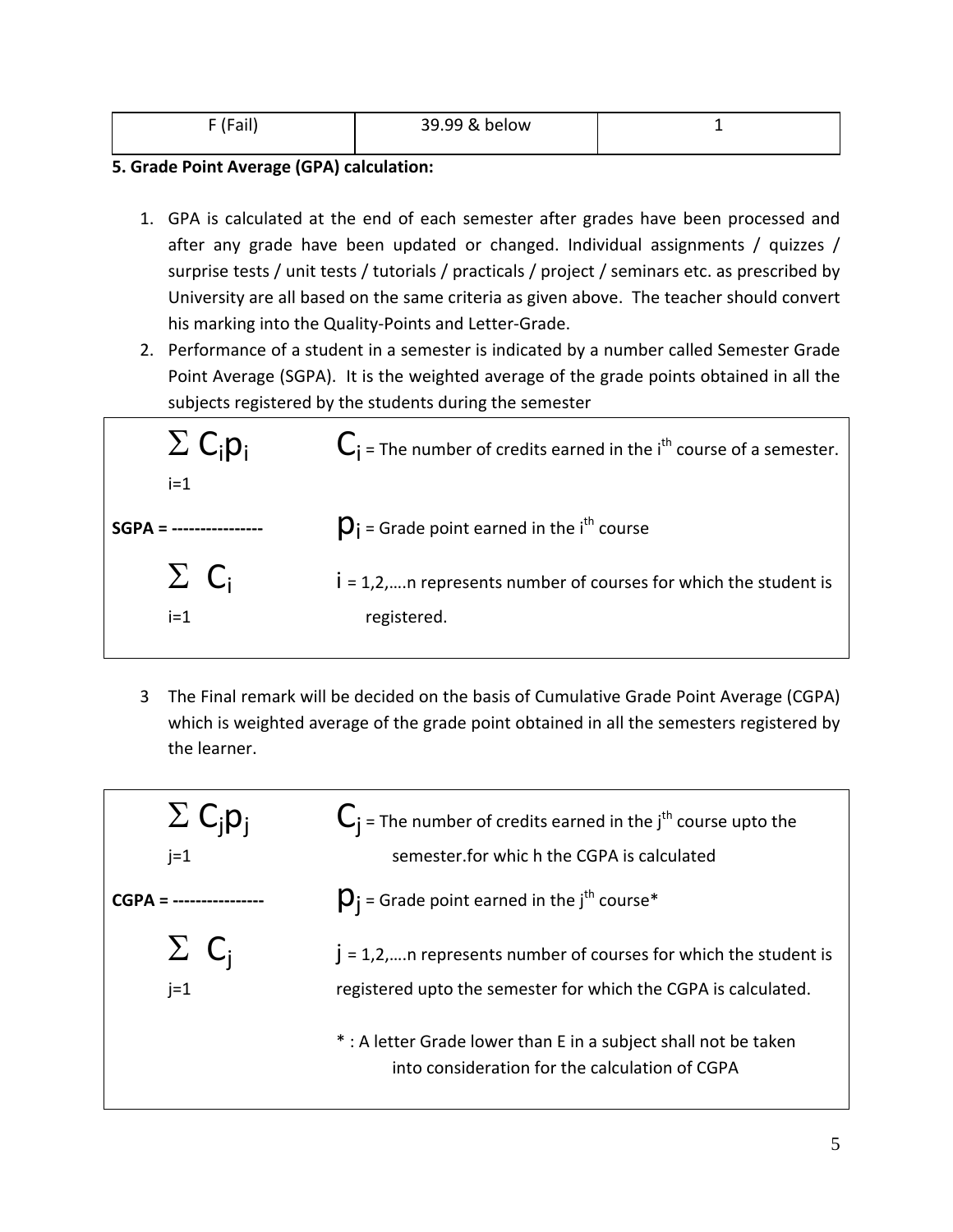The CGPA is rounded upto the two decimal places.

## **M.Sc. (Physics) Theory Courses Semester –I**

## **Semester‐I : Course no.: PSPH101: Mathematical Methods (60 lectures, 4 credits)**

## *Unit‐1*

Properties of Fourier series, integral transforms, development of Fourier integrals, Fourier transform of derivatives, convolution theorem. Laplace transforms, Laplace transform of derivatives, Inverse Laplace transform and Convolution theorem.

## *Unit‐2*

Matrices, Eigenvalues and Eigen vectors, Diagonalization of Matrices, Application to Physics problems, Applications to differential equations. Introduction to Tensor Analysis, Addition and Subtraction of Tensors, summation convention, Contraction, Direct Product, Levi‐Civita Symbol *Unit‐3*

Complex Variables, Limits, Continuity, Derivatives, Cauchy‐Riemann Equations, Analytic functions, Harmonic functions, Elementary functions: Exponential and Trigonometric, Taylor and Laurent series, Residues, Residue theorem, Principal part of the functions, Residues at poles, zeroes and poles of order m, Contour Integrals, Evaluation of improper real integrals, improper integral involving Sines and Cosines, Definite integrals involving sine and cosine functions.

## *Unit‐4*

Differential Equations: Frobenius method, series solutions, Legendre, Hermite and Laguerre polynomials, Bessel equations, Partial differential equations, separation of variables, wave equation and heat conduction equation. Green's functions in one dimension.

## **Main references:**

S.D.Joglekar, Mathematical Physics: The Basics, Universities Press 2005

S. D.Joglekar, Mathematical Physics: Advanced Topics, CRC Press 2007

M.L. Boas, Mathematical methods in the Physical Sciences, Wiley India 2006

## **Additional references.**

- 1. G. Arfken: Mathematical Methods for Physicists, Academic Press
- 2. A.K. Ghatak, I.C. Goyal and S.J. Chua, Mathematical Physics, McMillan
- 3. A.C. Bajpai, L.R. Mustoe and D. Walker, Advanced Engineering Mathematics, John Wiley
- 4. E. Butkov, Mathematical Methods, Addison‐Wesley
- 5. J. Mathews and R.L. Walker, Mathematical Methods of physics
- 6. P. Dennery and A. Krzywicki , Mathematics for physicists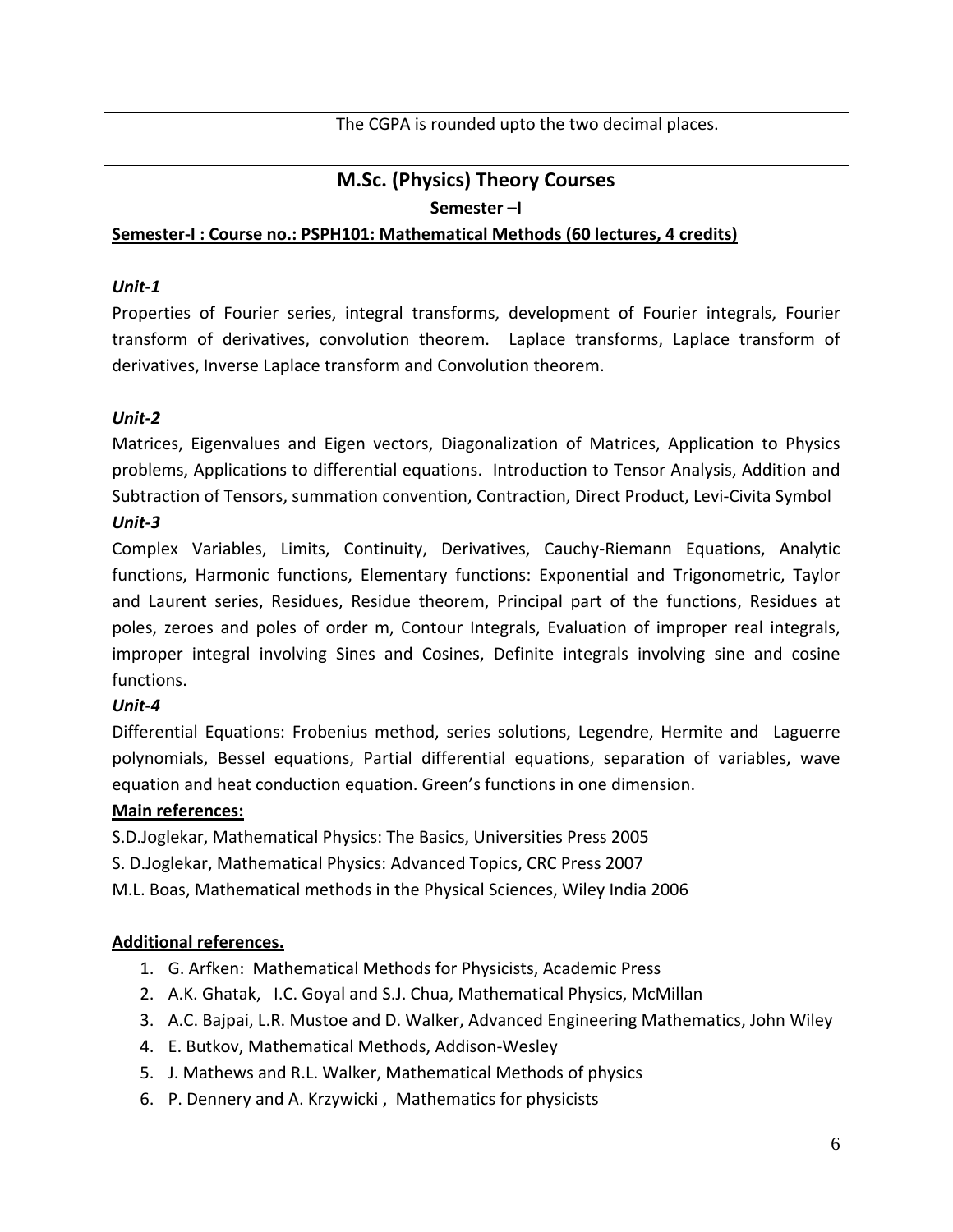- 7. T. Das and S.K. Sharma, Mathematical methods in Classical and Quantum Mechanics
- 8. R. V. Churchill and J.W. Brown, Complex variables and applications, V Ed. Mc Graw. Hill, 1990
- 9. A. W.Joshi, Matrices and Tensors in Physics, Wiley India

## **Semester‐I : Course no.: PSPH102: Classical Mechanics (60 lectures, 4 credits)**

## *Unit‐1*

Review of Newton's laws, Mechanics of a particle, Mechanics of a system of particles, Frames of references, rotating frames, Centrifugal and Coriolis force, Constraints, D'Alembert's principle and Lagrange's equations, Velocity‐dependent potentials and the dissipation function, Simple applications of the Lagrangian formulation. Hamilton's principle, Calculus of variations, Derivation of Lagrange's equations from Hamilton's principle, Lagrange Multipliers and constraint exterimization Problems, Extension of Hamilton's principle to nonholonomic systems, Advantages of a variational principle formulation,

## *Unit‐2*

Conservation theorems and symmetry properties, Energy Function and the conservation of energy. The Two‐Body Central Force Problem**:** Reduction to the equivalent one body problem, The equations of motion and first integrals, The equivalent one-dimensional problem and classification of orbits, The virial theorem, The differential equation for the orbit and integrable power‐law potentials, The Kepler problem : Inverse square law of force, The motion in time in the Kepler problem, Scattering in a central force field, Transformation of the scattering problem to laboratory coordinates.

## *Unit‐3*

Small Oscillations: Formulation of the problem, The eigenvalue equation and the principal axis transformation, Frequencies of free vibration and normal coordinates, Forced and damped oscillations, Resonance and beats.

Legendre transformations and the Hamilton equations of motion, cyclic coordinates and conservation theorems, Derivation of Hamilton's equations from a variational principle.

## *Unit‐4*

Canonical Transformations, Examples of canonical transformations, The symplectic approach to canonical transformations, Poisson brackets and other canonical invariants, Equations of motion, infinitesimal canonical transformations and conservation theorems in the Poisson bracket formulation, The angular momentum Poisson bracket relations.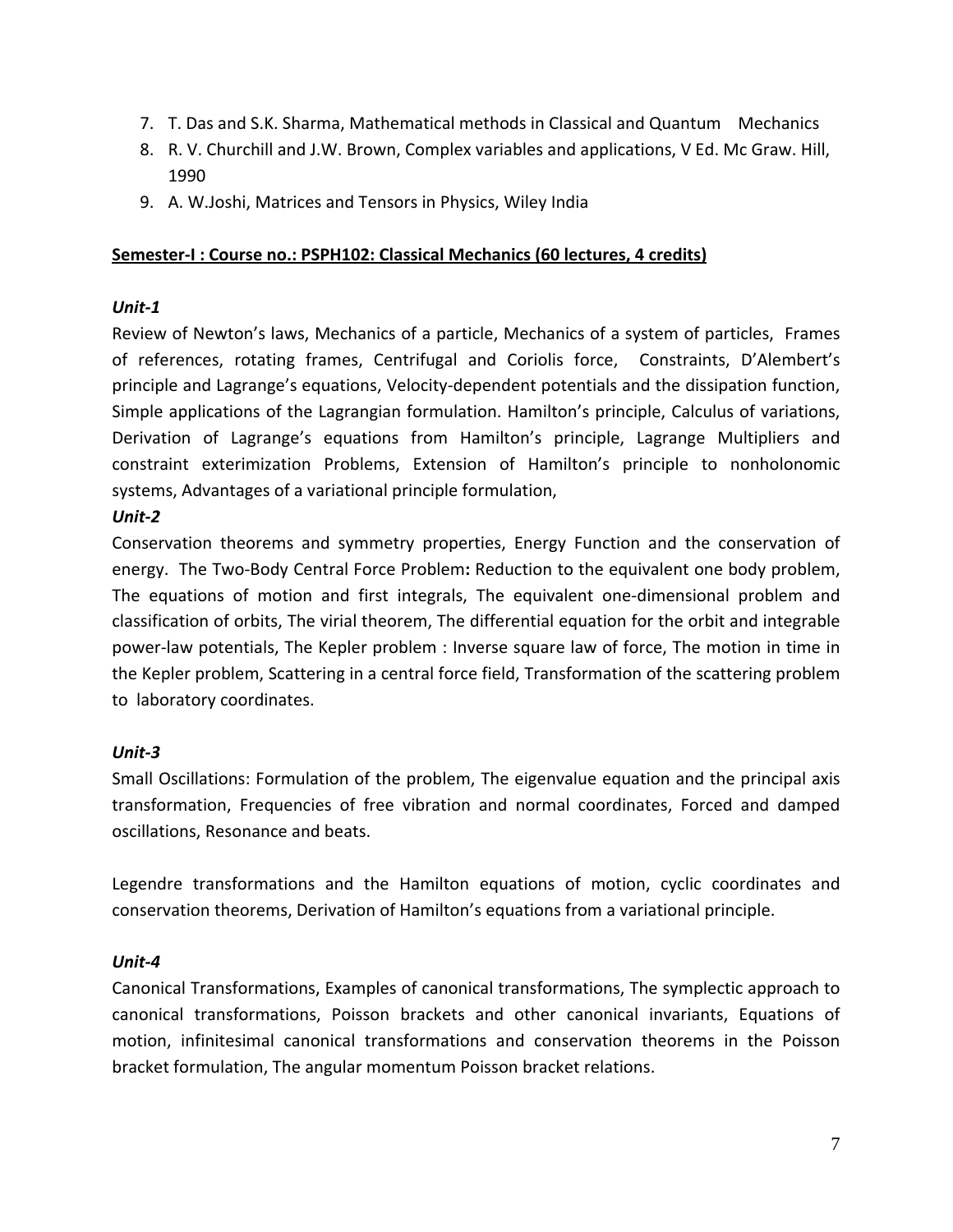**Main Text** : Classical Mechanics, H. Goldstein, Poole and Safco, 3<sup>rd</sup> Edition, Narosa Publication (2001)

## **Additional References :**

- **1.** Classical Mechanics, N. C. Rana and P. S. Joag. Tata McGraw Hill Publication.
- 2. Classical Mechanics , S. N. Biswas, Allied Publishers (Calcutta).
- 3. Classical Mechanics, V. B. Bhatia, Narosa Publishing (1997).
- 4. Mechanics, Landau and Lifshitz, Butterworth, Heinemann.
- 5. The Action Principle in Physics, R. V. Kamat, New Age Intnl. (1995).
- 6. Classical Mechanics, Vol I and II, E. A. Deslougue, John Wiley (1982).
- 7. Theory and Problems of Lagrangian Dynamics, Schaum Series, McGraw (1967).
- 8. Classical Mechanics of Particles and Rigid Bodies, K. C. Gupta, Wiley Eastern (2001)

## **Semester‐I :Course no.: PSPH103: Quantum Mechanics‐I (60 lectures, 4 credits)**

#### *Unit‐1: Theory:*

Review of concepts: Analysis of the double‐slit particle diffraction experiment; the de Broglie hypothesis; Heisenberg's uncertainty principle; probability waves. Postulates of QM: Observables and operators; measurements; the state function and expectation values; the time‐dependent Schrodinger equation; time development of state functions; solution to the initial value problem. Superposition and Commutation: The superposition principle; commutator relations; their connection to the uncertainty principle; degeneracy; complete sets of commuting observables. Time development of state functions and expectation values; conservation of energy, linear momentum and angular momentum; parity.

## *Unit‐2: Formalism:*

Dirac notation; Hilbert space; Hermitian operators and their properties. Matrix mechanics: Basis and representations; matrix properties; unitary and similarity transformations; the energy representation. Schrodinger, Heisenberg and Interaction pictures.

## *Unit‐3: Schrodinger equation solutions: One‐dimensional Problems:*

General properties of one-dimensional Schrodinger equation. Particle in a box. Harmonic oscillator. Unbound states; one‐dimensional barrier problems. Finite potential well.

## *Unit‐4: Schrodinger equation solutions: Three‐dimensional Problems:*

Orbital angular momentum operators in cartesian and spherical polar coordinates, commutation and uncertainty relations, spherical harmonics. Two-particle problem coordinates relative to the centre of mass; radial equation for a spherically symmetric central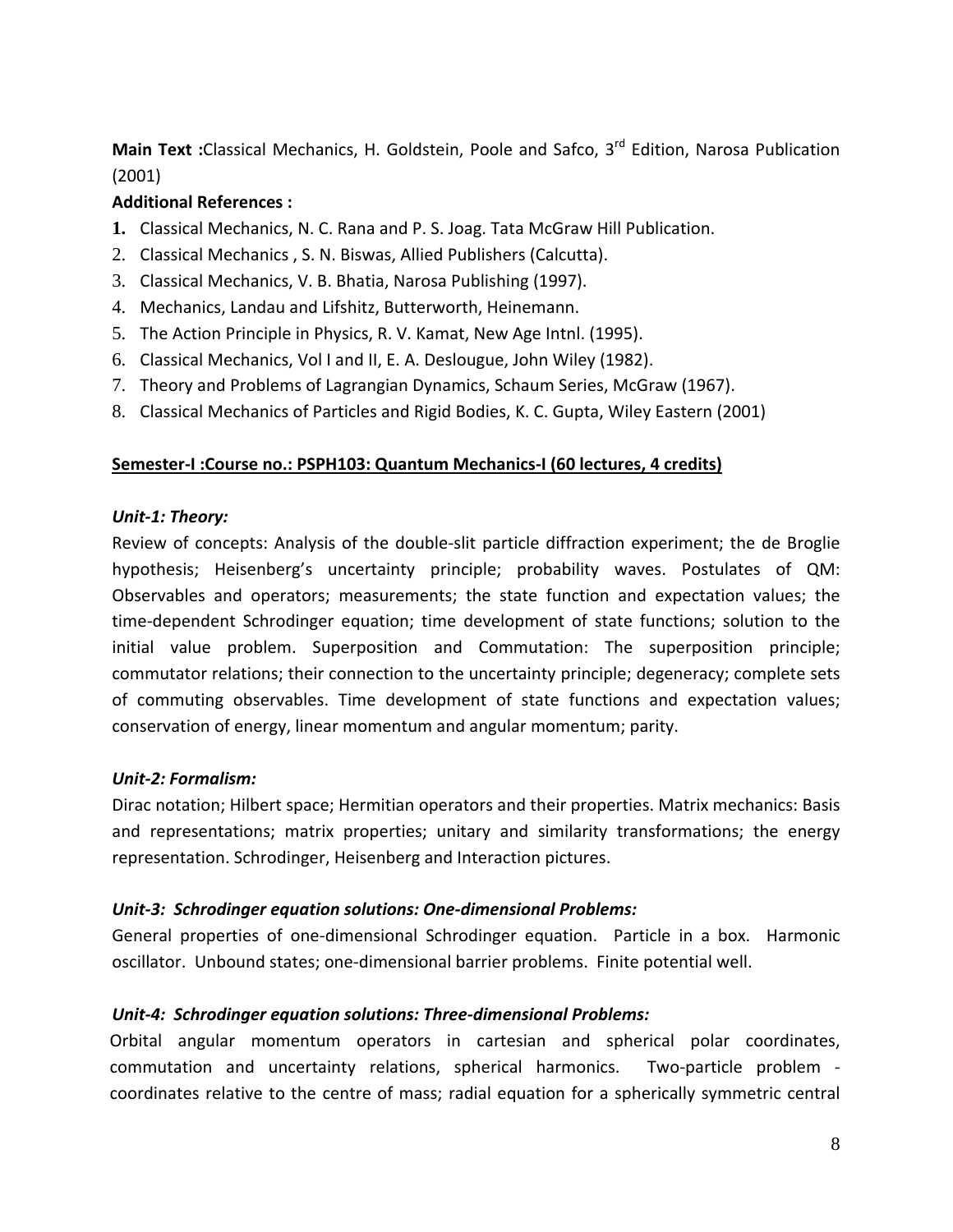potential. Hydrogen atom, eigenvalues and radial eigenfunctions, degeneracy, probability distribution.

## **Texts:**

1. Richard Liboff, Introductory Quantum Mechanics,  $4<sup>th</sup>$  ed., 2003. (RL)

2. DJ Griffiths, Introduction to Quantum Mechanics, 1995. (DG)

3. A Ghatak & S Lokanathan, Quantum Mechanics: Theory & Applications.  $5^{th}$ ed., 2004. (GL)

## **Additional References:**

- 1. W Greiner, Quantum Mechanics: An Introduction, 4<sup>th</sup>. ed., 2004.
- 2 R Shankar, Principles of Quantum Mechanics, 2<sup>nd</sup> ed., 1994.
- 3 SN Biswas, Quantum Mechanics, 1998.

## **Semester‐I : Course no.: PSPH104: Solid State Devices (60 lectures, 4 credits)**

Note: Problems form an integral part of the course.

## *Unit‐1: Semiconductor Physics:*

Classification of Semiconductors; Crystal structure with examples of Si, Ge & GaAs semiconductors; Energy band structure of Si, Ge & GaAs; Extrinsic and compensated Semiconductors; Temperature dependence of Fermi-energy and carrier concentration. Drift, diffusion and injection of carriers; Carrier generation and recombination processes‐ Direct recombination, Indirect recombination, Surface recombination, Auger recombination; Applications of continuity equation‐Steady state injection from one side, Minority carriers at surface, Haynes Shockley experiment, High field effects. Hall effect; Four – point probe resistivity measurement; Carrier life time measurement by light pulse technique. Introduction to amorphous semiconductors, Growth of semiconductor crystals.

## *Unit‐2: Semiconductor Devices I:*

 p‐n junction : Fabrication of p‐n junction by diffusion and ion‐implantation; Abrupt and linearly graded junctions; Thermal equilibrium conditions; Depletion regions; Depletion capacitance, Capacitance – voltage (C‐V) characteristics, Evaluation of impurity distribution, Varactor; Ideal and Practical Current‐voltage (I‐V) characteristics; Tunneling and avalanche reverse junction break down mechanisms; Minority carrier storage, diffusion capacitance, transient behavior; Ideality factor and carrier concentration measurements; Carrier life time measurement by reverse recovery of junction diode;; p-i-n diode; Tunnel diode, Introduction to p‐n junction solar cell and semiconductor laser diode.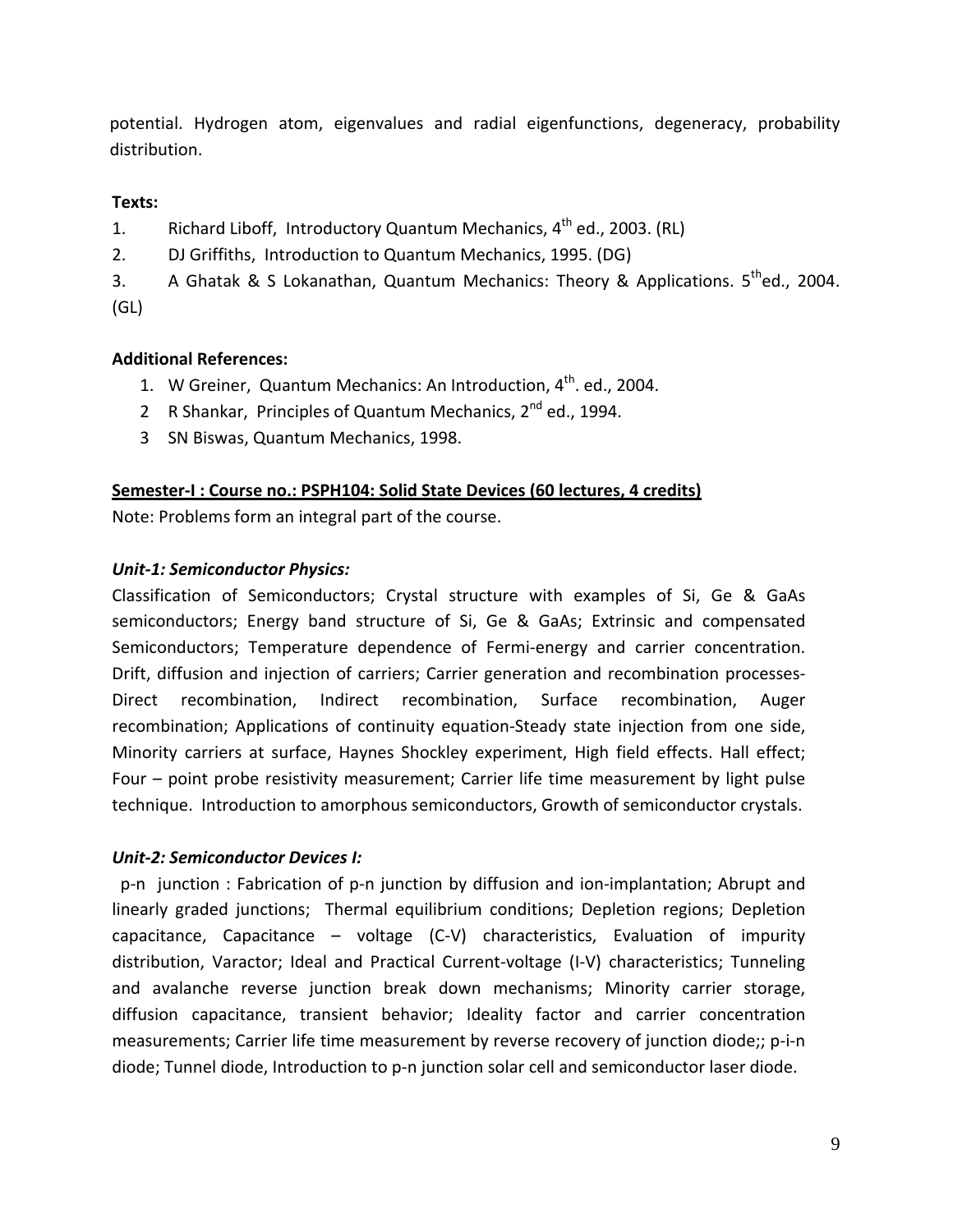## *Unit‐3: Semiconductor Devices II:*

Metal – Semiconductor Contacts: Schottky barrier – Energy band relation, Capacitancevoltage (C‐V) characteristics, Current‐voltage (I‐V) characteristics; Ideality factor, Barrier height and carrier concentration measurements; Ohmic contacts. Bipolar Junction Transistor (BJT): Static Characteristics; Frequency Response and Switching. Semiconductor heterojunctions, Heterojunction bipolar transistors, Quantum well structures.

## *Unit‐4: Semiconductor Devices III:*

Metal‐semiconductor field effect transistor (MESFET)‐ Device structure, Principles of operation, Current voltage (I‐V) characteristics, High frequency performance. Modulation doped field effect transistor (MODFET); Introduction to ideal MOS device; MOSFET fundamentals, Measurement of mobility, channel conductance etc. from  $I_{ds}$  vs,  $V_{ds}$  and  $I_{ds}$ vs  $V_g$  characteristics. Introduction to Integrated circuits.

## **Main References:**

- 1. S.M. Sze; Semiconductor Devices: Physics and Technology,  $2^{nd}$  edition, John Wiley, New York, 2002.
- 2. B.G. Streetman and S. Benerjee; Solid State Electronic Devices, 5th edition, Prentice Hall of India, NJ, 2000.
- 3. W.R. Runyan; Semiconductor Measurements and Instrumentation, McGraw Hill, Tokyo, 1975.
- 4. Adir Bar-Lev: Semiconductors and Electronic devices, 2<sup>nd</sup> edition, Prentice Hall, Englewood Cliffs, N.J., 1984.

## **Additional References:**

- 1. Jasprit Singh; Semiconductor Devices: Basic Principles, John Wiley, New York, 2001.
- 2. Donald A. Neamen; Semiconductor Physics and Devices: Basic Principles, 3<sup>rd</sup> edition, Tata McGraw‐Hill, New Delhi, 2002.
- 3. M. Shur; Physics of Semiconductor Devices, Prentice Hall of India, New Delhi, 1995.
- 4. Pallab Bhattacharya; Semiconductor Optoelectronic Devices, Prentice Hall of India, New Delhi, 1995.
- 5. S.M. Sze; Physics of Semiconductor Devices, 2<sup>nd</sup> edition, Wiley Eastern Ltd., New Delhi, 1985.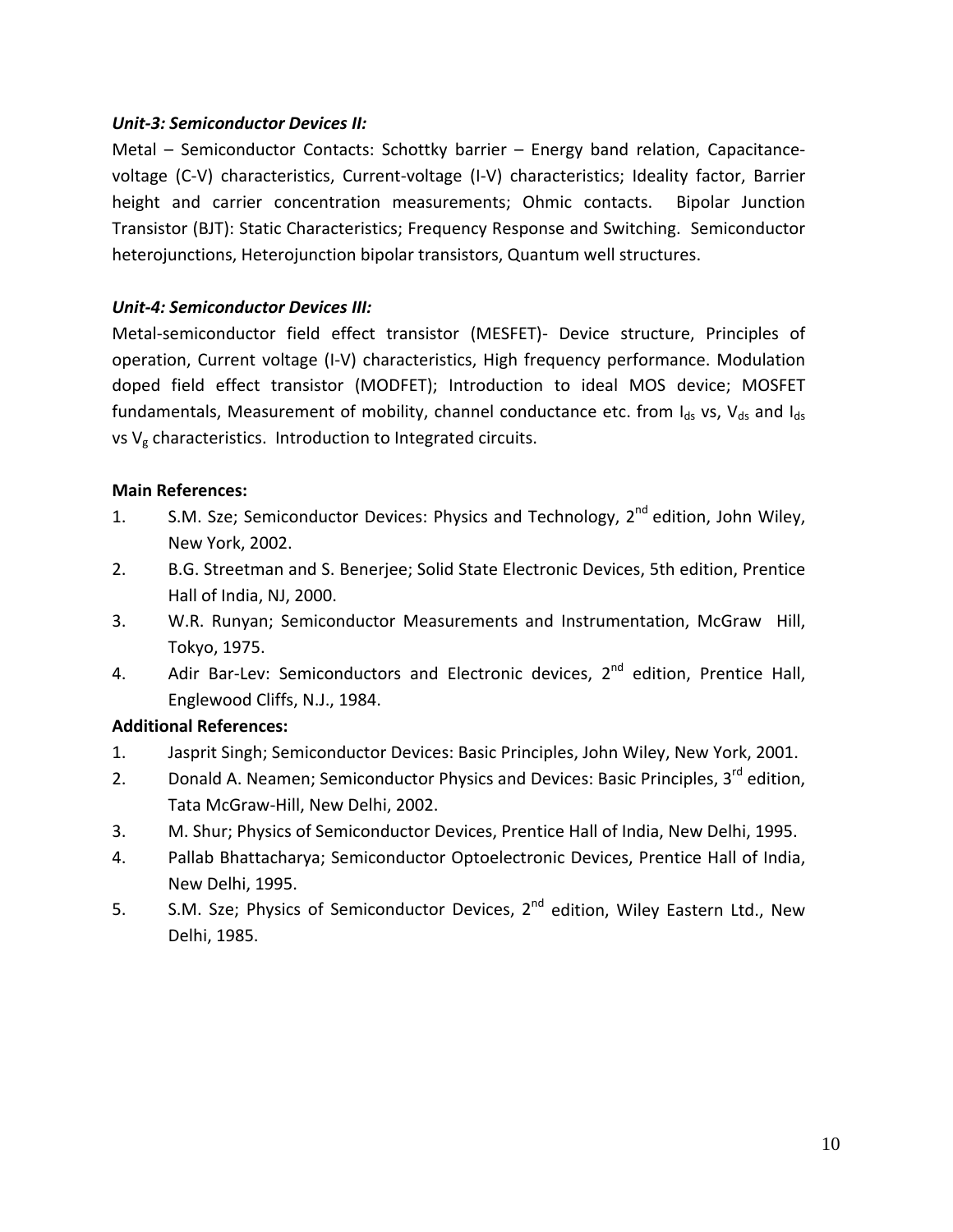## **M.Sc. (Physics) Practical Lab Course**

## **Semester –I Lab‐1**

## **Course number: PSPHP101 (120 hours, 4 credits)**

## **Group A**

| <b>Experiment</b>                   | <b>References</b>                                                                          |
|-------------------------------------|--------------------------------------------------------------------------------------------|
| 1. Michelson Interferometer         | Advanced Practical Physics - Worsnop and Flint                                             |
| 2. Analysis of sodium spectrum      | a). Atomic spectra - H.E. White                                                            |
|                                     | b). Experiments in modern physics -Mellissinos                                             |
| 3. h/e by vacuum photocell          | a). Advance practical physics - Worsnop and Flint                                          |
|                                     | b). Experiments in modern physics - Mellissinos                                            |
|                                     | 4 Study of He-Ne laser-Measurement of a). A course of experiments with Laser - Sirohi b).  |
| divergence and wavelength           | Elementary experiments with Laser- G. white                                                |
| 5.<br>Susceptibility<br>measurement | by Advance practical physics - Worsnop and Flint                                           |
| Quincke's method/Guoy's<br>balance  |                                                                                            |
| method                              |                                                                                            |
|                                     | 6. Absorption spectrum of specific liquids   Advance practical physics - Worsnop and Flint |
| 7. Coupled Oscillation              | HBCSE Selection camp 2007 Manual                                                           |

## **Group B:**

| <b>Experiment</b>                        | <b>References</b>                                         |
|------------------------------------------|-----------------------------------------------------------|
| 1, Diac - Triac phase control circuit    | a) Solid state devices- W.D. Cooper b) Electronic text    |
|                                          | lab manual - P.B. Zbar                                    |
| 2. Delayed linear sweep using 1C 555     | a) Electronic Principles - A. P. Malvino                  |
| 3. Regulated power supply using 1C LM    | a) Opeational amplifiers and linear Integrated circuits   |
| 317 voltage regulator IC                 | - Coughlin & Driscoll b) Practical analysis of electronic |
|                                          | circuits through experimentation - L.MacDonald            |
| 4. Regulated dual power supply using IC  | a) Opeational amplifiers and linear Integrated circuits   |
| LM 317 & 1C LM 337 voltage regulator ICs | - Coughlin & Driscoll                                     |
|                                          | b) Practical analysis of electronic circuits through      |
|                                          | experimentation - L.MacDonald                             |
| 5. Constant current supply using IC 741  | Integrated Circuits - K. R. Botkar                        |
| and LM 317                               |                                                           |
| 6. Active filter circuits (second order) | a) Op-amps and linear integrated circuit technology-      |
|                                          | R. Gayakwad                                               |
|                                          | b) Operational amplifiers and linear integrated circuits  |
|                                          | - Coughlin &. Driscoll                                    |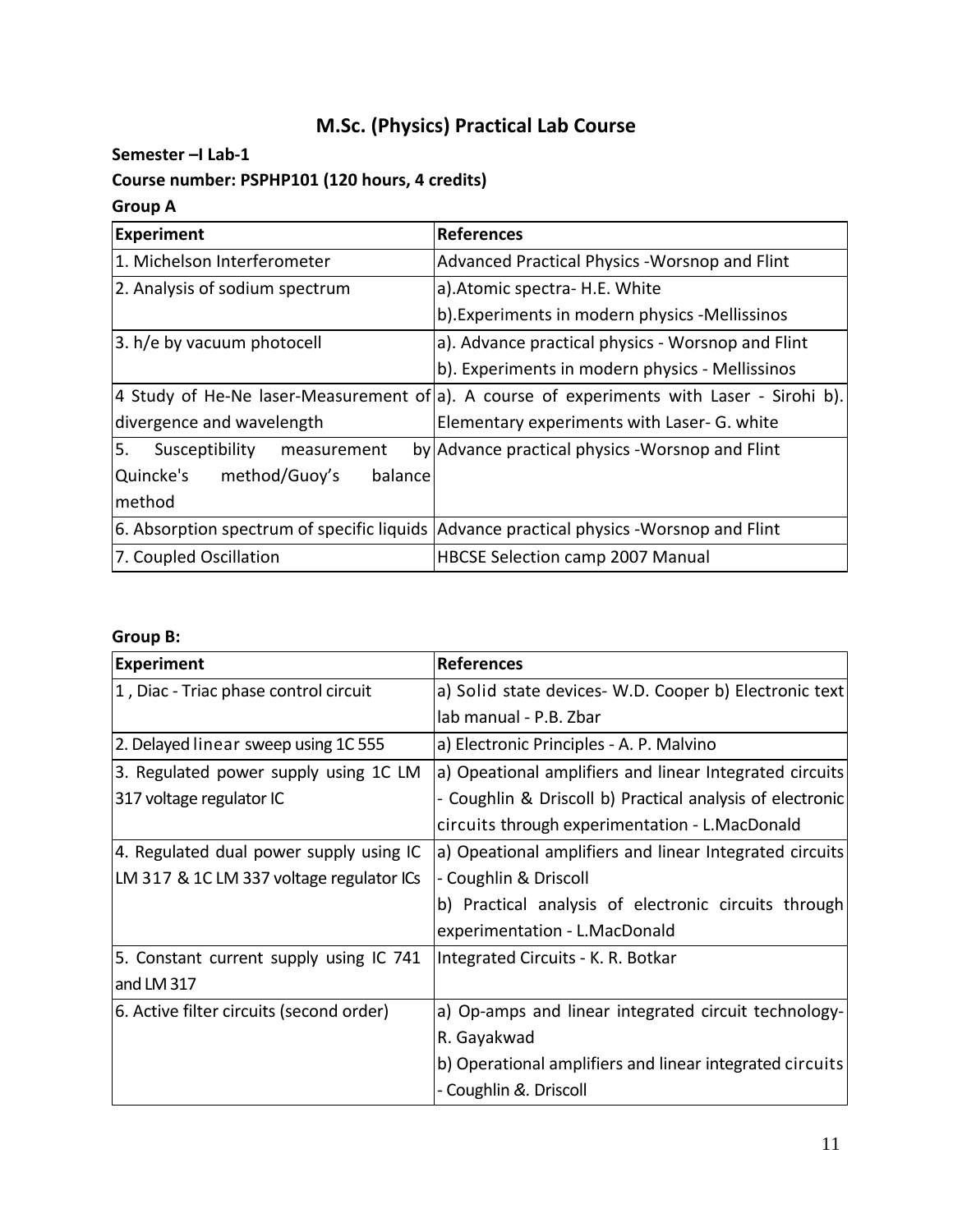| 7. Study of 4 digit multiplex display Digital Electronics - Roger Tokheim |  |
|---------------------------------------------------------------------------|--|
| system                                                                    |  |

**Note:** Minimum number of experiments to be performed and reported in the journal = 06 with minimum 3 experiments from each Group. i.e. Group A: 03 and Goup B: 03

## **Semester –I Lab‐2 Course number: PSPHP102 (120 hours, 4 credits)**

## **Group A**

| <b>Experiment</b>                                   | <b>References</b>                               |
|-----------------------------------------------------|-------------------------------------------------|
| 1. Carrier lifetime by pulsed reverse method        | Semiconductor electronics by Gibson             |
| 2. Resistivity by four probe method                 | Semiconductor measurements by Runyan            |
| 3. Temperature dependence of avalanche              | a) Solid state devices - W.D. Cooper            |
| and Zener breakdown diodes                          | b) Electronic text lab manual - PB Zbar         |
|                                                     | c) Electronic devices & circuits - Millman and  |
|                                                     | <b>Halkias</b>                                  |
|                                                     |                                                 |
| 4. DC Hall effect                                   | a) Manual of experimental physics - E.V.Smith   |
|                                                     | b)Semiconductor Measurements - Runyan           |
|                                                     | c) Semiconductors and solid state physics -     |
|                                                     | Mackelvy                                        |
|                                                     | d) Handbook of semiconductors - Hunter          |
| 5.<br>Determination<br>of<br>particle<br>size<br>of | a). A course of experiments with Laser - Sirohi |
| lycopodium particles by laser diffraction           | b). Elementary experiments with Laser- G.       |
| method                                              | white                                           |
| 6. Magneto resistance of Bi specimen                | Semiconductor measurements by Runyan            |
| 7. Microwave oscillator characteristics             | a) Physics of Semiconductor Devices<br>by       |
|                                                     | S.M.Sze                                         |

## **Group B:**

| Experiment                                 | References                               |
|--------------------------------------------|------------------------------------------|
| 1. Temperature on-off controller using. IC | a) Op-amps and linear integrated circuit |
|                                            | technology by Gayakwad                   |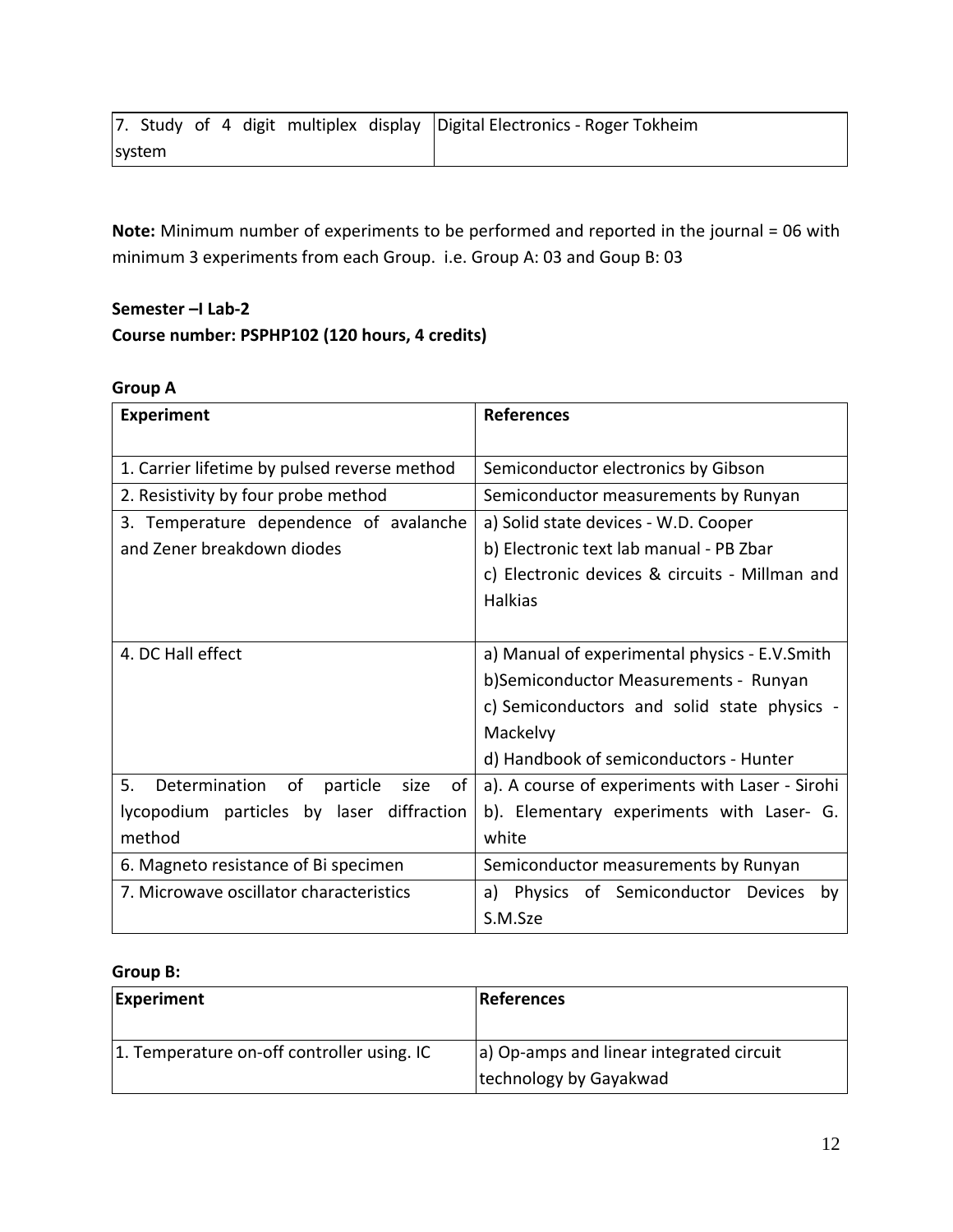| 2. Waveform Generator using ICs          | a) Operational amplifiers and linear integrated         |
|------------------------------------------|---------------------------------------------------------|
|                                          | circuits-- Coughlin & Driscoll                          |
|                                          | b) Op-amps and linear integrated circuit                |
|                                          | technology - R. Gayakwad                                |
|                                          | c) Opertional amplifiers : experimental manual          |
|                                          | C.B. Clayton                                            |
| 3. Instrumentation amplifier and its     | a) Operational amplifiers and linear integrated         |
| applications                             | circuits - Coughlin &. Driscoll                         |
|                                          | b) Integrated Circuits - K. R. Botkar                   |
| 4. Study of 8 bit DAC                    | a) Op-amps and linear integrated circuit                |
|                                          | technology - R. Gayakwad                                |
|                                          | b) Digital principles and applications by Malvino       |
|                                          | and Leach                                               |
| 5. 16 channel digital multiplexer        | a) Digital principles and applications by Malvino       |
|                                          | and Leach                                               |
|                                          | b) Digital circuit practice by RP Jain                  |
| 6. Study of elementary digital voltmeter | Digital Electronics by Roger Tokheim (5 <sup>th</sup> ) |
|                                          | Edition, page 371)                                      |

**Note:** Minimum number of experiments to be performed and reported in the journal = 06 with minimum 3 experiments from each Group. i.e. Group A: 03 and Goup B: 03

## **Additional references:**

[1] Digital theory and experimentation using integrated circuits ‐ Morris E. Levine (Prentice Hall)

[2] Practical analysis of electronic circuits through experimentation - Lome Macronaid (Technical Education Press)

[3] Logic design projects using standard integrated circuits ‐ John F. Waker (John Wiley & sons)

[4] Practical applications circuits handbook - Anne Fischer Lent & Stan Miastkowski (Academic Press)

[5] Digital logic design, a text lab manual ‐ Anala Pandit (Nandu printers and publishers Pvt. Ltd.)

## **Note:**

- 1. Journal should be certified by the laboratory in‐charge only if the student performs satisfactorily the minimum number of experiments as stipulated above. Such students, who do not have certified journals, will not be allowed to appear for the practical examinations.
- 2. Total marks for the practical examinations = 200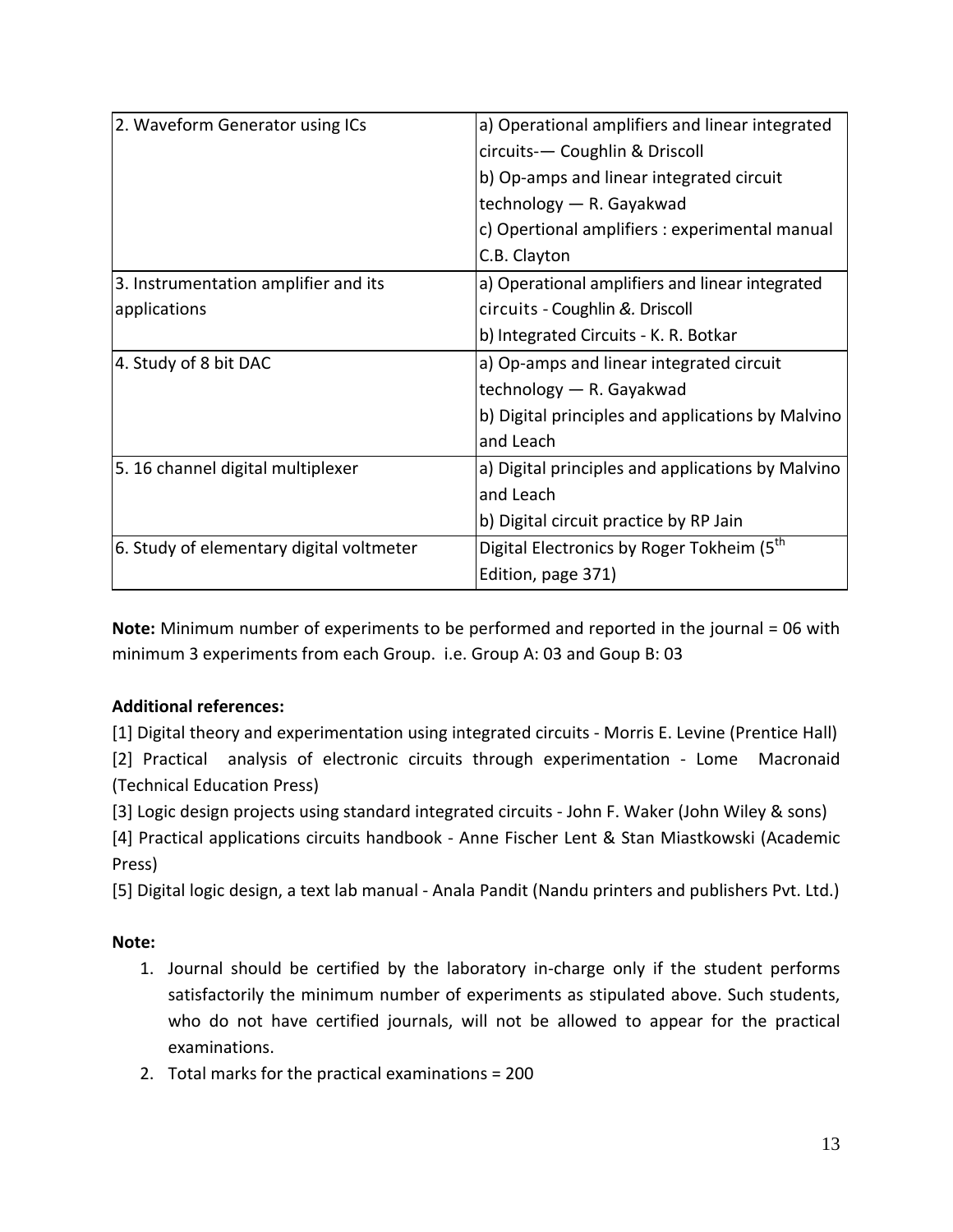## **M.Sc. (Physics) Theory Courses**

**Semester –II**

## **Semester‐II: Course no.: PSPH201: Advanced Electronics (60 lectures, 4credits)**

## *Unit‐1 Microprocessors and Microcontrollers:*

**(a)Microprocessors:** Introduction to Microprocessors, Organization of Microprocessors, Signal Description of Microprocessors, Instruction Sets, Programming Techniques with Additional Instructions, Counters and Time Delays, Stack and Sub‐routines, Physical Memory Organization, Bus Operation, I/O Addressing Capability, Application of Microprocessors.

**(b) Microcontrollers:** Introduction to Microcontrollers, Embedded versus External Memory Devices, 8–bit and 16–bit Microcontrollers, CISC and RISC Processors, Harvard and Von Neumann Architectures, Commercial Microcontroller Devices. MCS–51 Architecture, Registers in MCS, 8051 Pin Description, Connections, I/O Ports and Memory Organization. Addressing Modes, Instructions and Simple programming's, Stack Pointer, Assembly Language Programming, Introduction to Atmel 89C51 & 89C2051 Microcontrollers, Applications of Microcontrollers.

## *Unit‐2 Analog and Data Acquisition Systems:*

- **(a) Power Supplies**: Linear Power supply, Switch Mode Power supply, Uninterrupted Power Supply, Step up and Step down Switching Voltage Regulators.
- **(b) Inverters:** Principle of voltage driven inversion, Principle of current driven inversion, sine wave inverter, Square wave inverter.
- (c) **Signal Conditioning:** Operational Amplifier, Instrumentation Amplifier using IC, Precision Rectifier, Voltage to Current Converter, Current to Voltage Converter, Op-Amp Based Butterworth Higher Order Active Filters and Multiple Feedback Filters, Voltage Controlled Oscillator , Analog Multiplexer, Sample and Hold circuits, Analog to Digital Converters, Digital to Analog Converters.

## *Unit‐3 Data Transmissions, Instrumentations Circuits& Designs:*

**(a) Data Transmission Systems**: Analog and Digital Transmissions, Pulse Amplitude Modulation, Pulse Width Modulation, Time Division Multiplexing, Pulse Modulation, Digital Modulation, Pulse Code Format, Modems.

**(b) Optical Fiber:** Introduction to optical fibers, wave propagation and total internal reflection in optical fiber, structure of optical fiber, Types of optical fiber, numerical aperture, acceptance angle, single and multimode optical fibers, optical fiber materials and fabrication, attenuation, dispersion, splicing and fiber connectors, fiber optic communication system, fiber sensor, optical sources and optical detectors for optical fiber.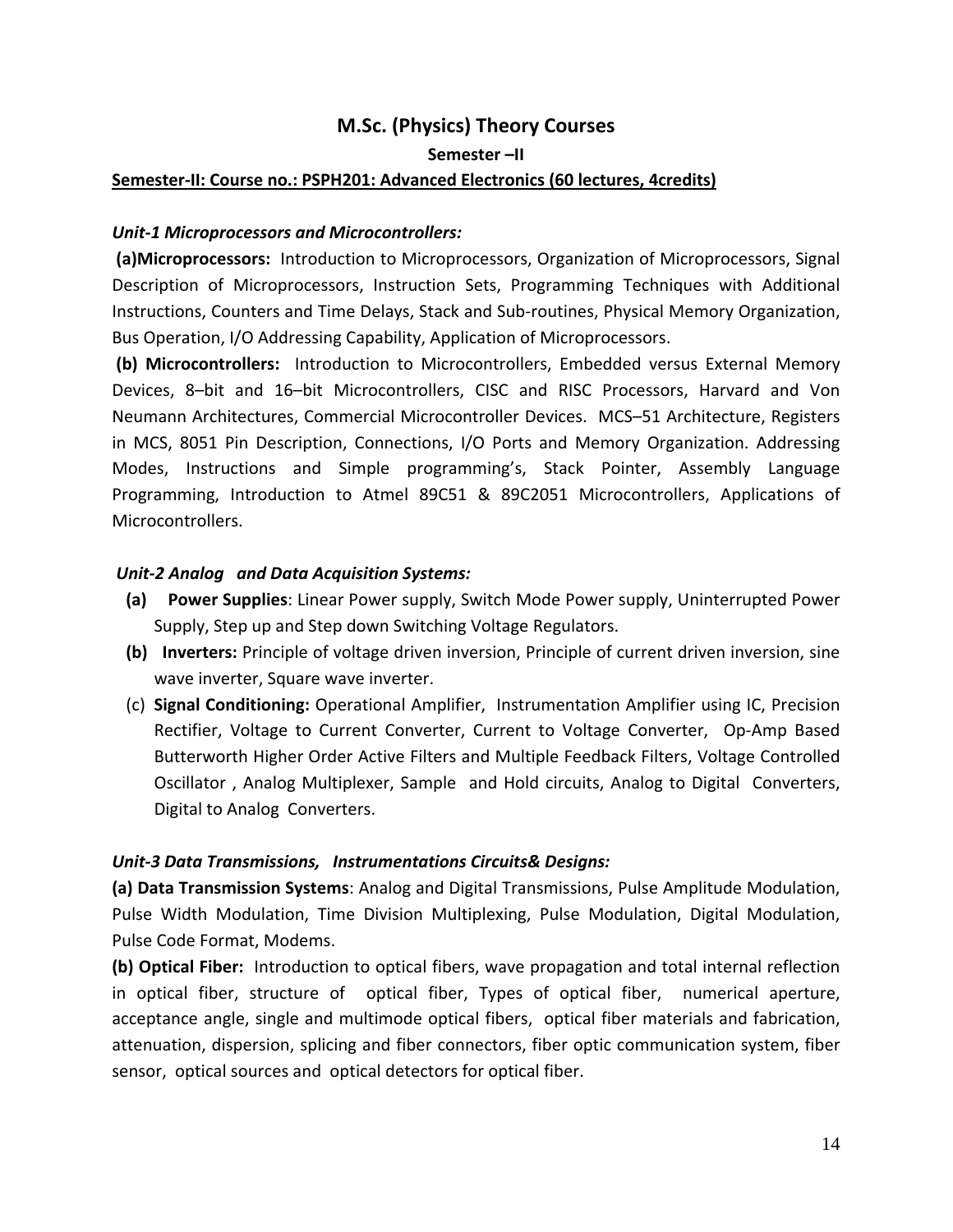## *Unit‐4 Instrumentation Circuits and Designs :*

Microprocessors/ Microcontrollers based D C motor speed controller. Microprocessors /Microcontrollers based temperature controller. Electronic weighing single pan balance using strain gauge/ load cell. Optical analog communication system using fiber link. Electronic intensity meter using optical sensor. IR remote controlled ON/OFF switch.

## **Reference Books:**

- **1.** Microprocessor Architecture, Programming and Applications with the 8085 R. S. Gaonkar, 4th Edition. Penram International.
- **2.** The 8051 Microcontroller and Embedded Systems, Rajiv Kapadia, Jaico Publishing House.
- **3.** Power Electronics and its applications, Alok Jain, 2<sup>nd</sup> Edition, Penram International India.
- **4.** Op‐Amps and Linear Integrated Circuits ‐ R. A. Gayakwad , 3rd Edition Prentice Hall India.
- **5.** Operational Amplifiers and Linear Integrated Circuits, Robert F. Coughlin and Frederic F. Driscoll, 6<sup>th</sup> Edition, Pearson Education Asia.
- 6. Optical Fiber Communications, Keiser, G. Mcgraw Hill, Int. Student Ed.
- **7.** Electronic Communication Systems; 4<sup>th</sup>. Ed. Kennedy and Davis, (Tata-McGraw. Hill, 2004.
- **8.** Electronic Instrumentation, H.S. Kalsi , Tata‐McGraw. Hill, 1999

## **Semester‐II: Course no.: PSPH202: Electrodynamics (60 lectures, 4credits)**

## *Unit-1 :*

Maxwell's equations, The Pointing vector, The Maxwellian stress tensor, Lorentz Transformations, Four Vectors and Four Tensors, The field equations and the field tensor, Maxwell equations in covariant notation.

## *Unit-2:*

Electromagnetic waves in vacuum, Polarization of plane waves. Electromagnetic waves in matter, frequency dependence of conductivity, frequency dependence of polarizability, frequency dependence of refractive index.Wave guides, boundary conditions, classification of fields in wave guides, phase velocity and group velocity, resonant cavities.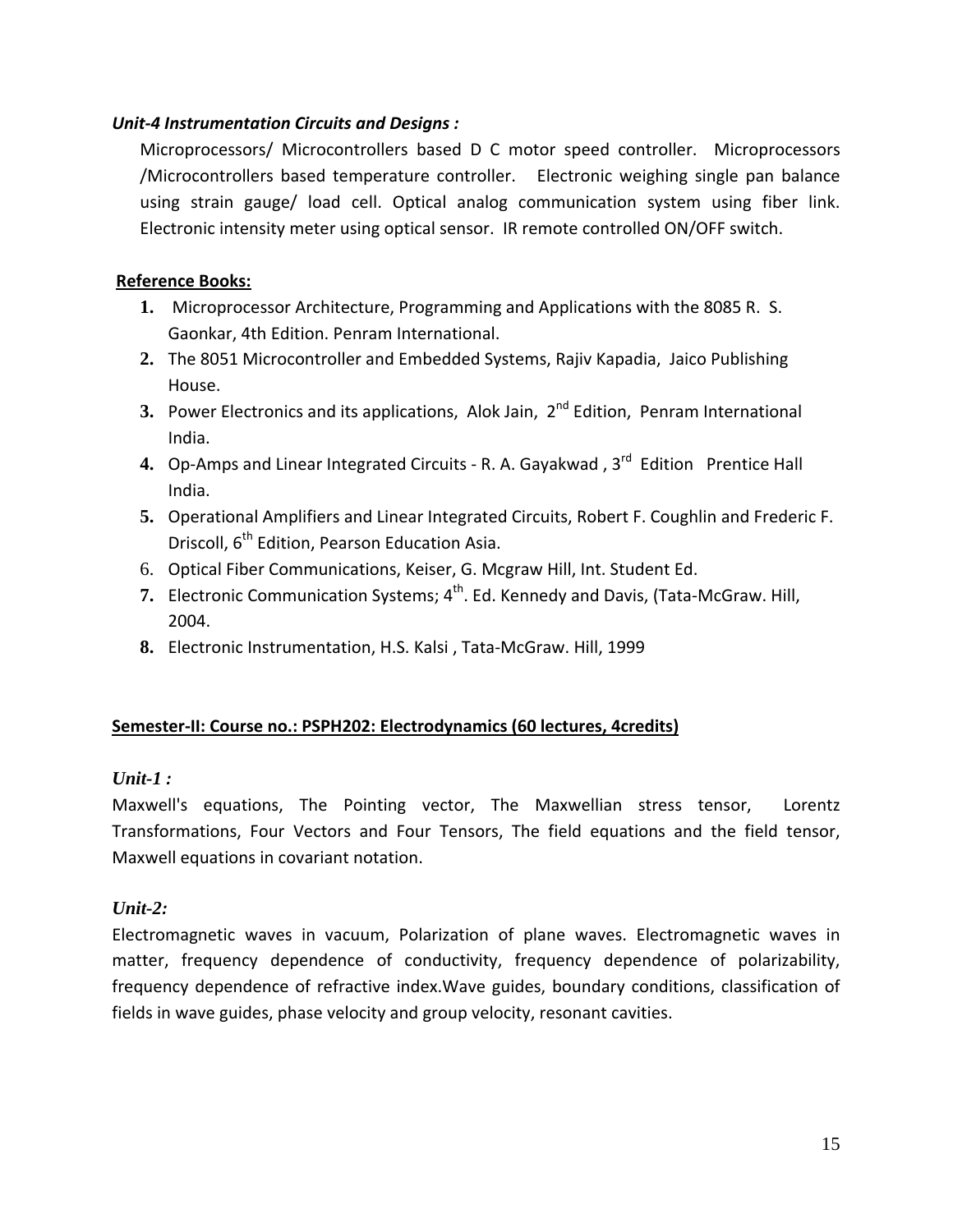## *Unit-3:*

Moving charges in vacuum, gauge transformation, The time dependent Green function, The Lienard‐ Wiechert potentials, Leinard‐ Wiechert fields, application to fields‐radiation from a charged particle, Antennas, Radiation by multipole moments, Electric dipole radiation, Complete fields of a time dependent electric dipole, Magnetic dipole radiation

## *Unit-4:*

Relativistic covariant Lagrangian formalism: Covariant Lagrangian formalism for relativistic point charges, The energy‐momentum tensor, Conservation laws.

## **Main Texts:**

- 1. W.Greiner, Classical Electrodynamics (Springer‐ Verlag, 2000) (WG).
- 2. M.A.Heald and J.B.Marion, Classical Electromagnetic Radiation, 3rd edition (Saunders, 1983) (HM)

## **Additional references:**

1. J.D.Jackson, Classical Electrodynamics, 4Th edition, (John Wiley & sons) 2005 (JDJ)

2. W.K.H. Panofsky and M.Phillips, Classical Electricity and Magnetism,2nd edition, ( Addison ‐ Wesley ) 1962.

3. D.J. Griffiths, Introduction to Electrodynamics,2nd Ed., Prentice Hall, India,1989.

4. J.R. Reitz ,E.J. Milford and R.W. Christy, Foundation of Electromagnetic Theory, 4th ed., Addison ‐Wesley, 1993

## **Semester‐II : Course no.: PSPH203: Quantum Mechanics‐II (60 lectures, 4credits)**

## *Unit‐1: Angular Momentum:*

- 1. Ladder operators, eigenvalues and eigenfunctions of  $L^2$  and  $L_z$  using spherical harmonics, angular momentum and rotations.
- 2. Total angular momentum J; L.S coupling; eigenvalues of  $J^2$  and J<sub>z.</sub>
- 3. Addition of angular momentum, Clebsch Gordon coefficients for  $j_1=j_2=1/2$  and  $j_1=1$ ,  $j_2=1/2$ , coupled and uncoupled representation of eigenfunctions.
- 4. Angular momentum matrices; Pauli spin matrices; spin eigenfunctions; free particle wave functions including spin, addition of two spins.
- 5. Identical particles: symmetric / antisymmetric wavefunctions.

## *Unit‐2: Perturbation Theory:*

1. Time‐independent perturbation theory: First‐order and second‐order corrections to non‐ degenerate perturbation theory. Degenerate perturbation theory ‐ First order energies and secular equation.

Time‐dependent perturbation theory and applications.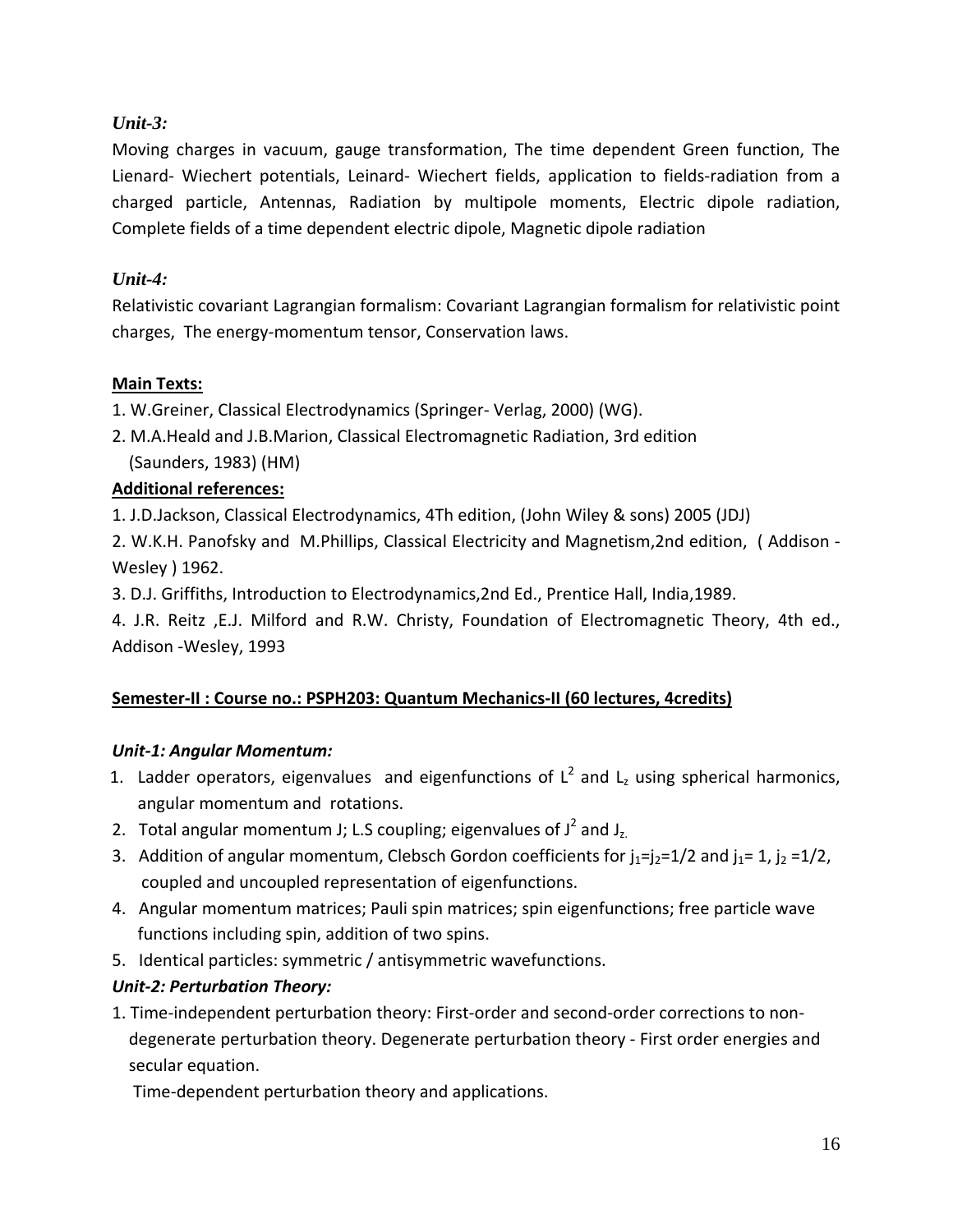## *Unit‐3: Approximation methods:*

- 2. Ritz variational method: basic principles, illustration by simple examples.
- 3. WKB Method.

## *Unit‐4: Scattering theory:*

Scattering cross section and scattering amplitude; partial wave phase shift -- optical theorem, S-wave scattering from a finite spherical attractive and repulsive potential wells; centre of mass frame; Born approximation.

## **Texts:**

- 1. Richard Liboff, *Introductory Quantum Mechanics,* 4th ed., 2004. (RL)
- 2. DJ Griffiths, *Introduction to Quantum Mechanics*, 1995. (DG)
- 3. A Ghatak & S Lokanathan, *Quantum Mechanics: Theory & Applications.* 5thed., 2004. (GL)

## **Additional References:**

- 1. W Greiner, *Quantum Mechanics: An Introduction*, 4th. ed., 2004.
- 2. R Shankar, Principles of Quantum Mechanics, 2<sup>nd</sup> ed., 1994.
- 3. SN Biswas, *Quantum Mechanics*, 1998.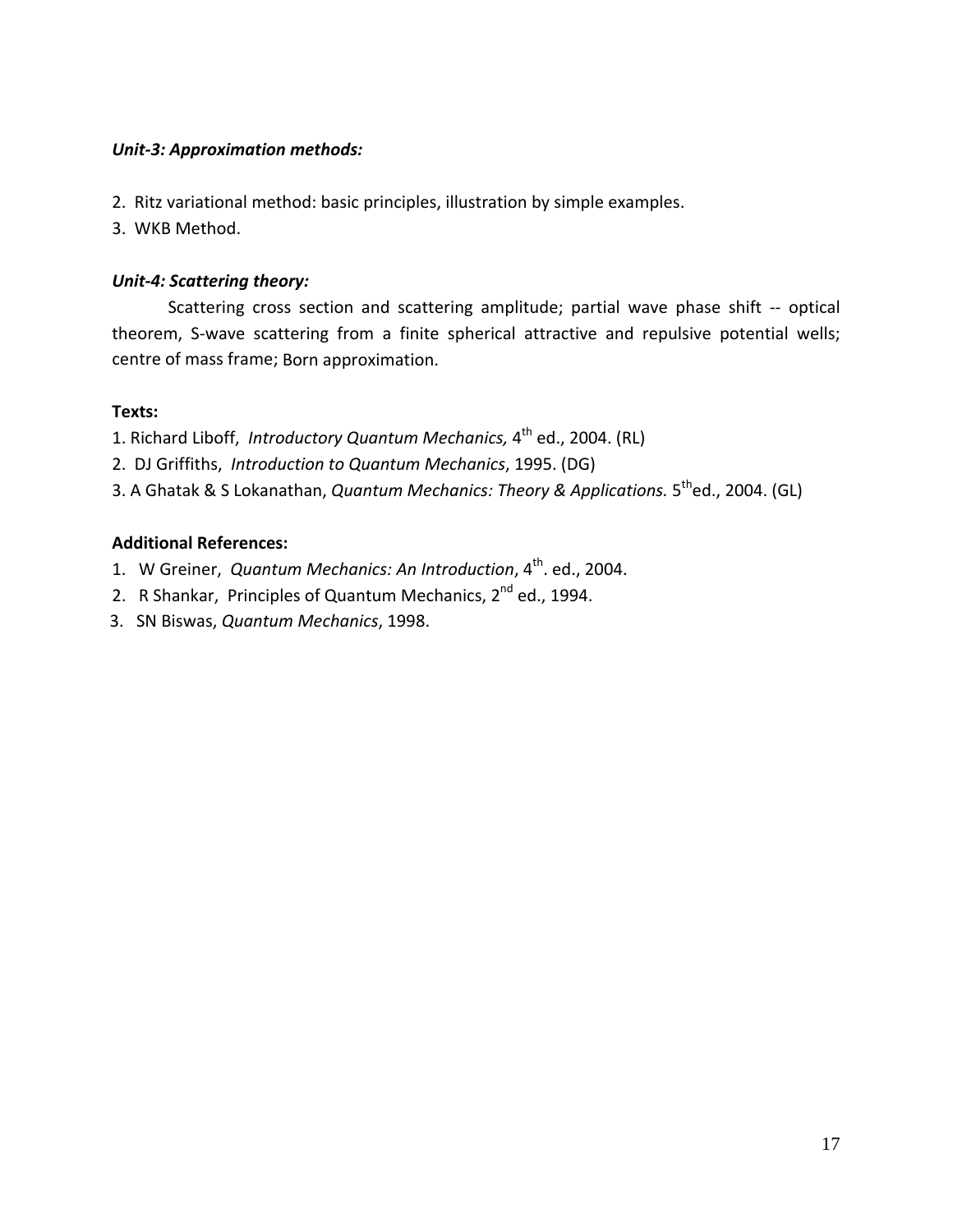## **Semester‐II : Course no.: PSPH204: Solid State Physics (60 lectures, 4credits)**

## *Unit‐1: Crystal Diffraction and Reciprocal Lattice:*

Crystal Diffraction Methods for X rays‐ Laue, Rotating Crystal, Powder Method. Reciprocal Lattice and Brillouin Zones. Reciprocal Lattice to sc, bcc, fcc., Scattered wave amplitude, Fourier analysis of the basis ; Structure Factor of lattices (sc, bcc, fcc) ; Atomic Form Factor; Temperature dependence of reflection lines. Elastic scattering from Surfaces; Elastic scattering from amorphous solids.

## *Unit‐2: Lattice Vibrations and thermal properties:*

Vibrations of Monoatomic Lattice, normal mode frequencies, dispersion relation. Lattice with two atoms per unit cell, normal mode frequencies, dispersion relation., Quanization of lattice vibrations, phonon momentum, Inelastic scattering of neutrons by phonons, Surface vibrations, Inelastic Neutron scattering. Anharmonic Crystal Interaction. Thermal conductivity – Lattice Thermal Resistivity, Umklapp Process, Imperfections

## *Unit‐3: Diamagnetism and Paramagnetism:*

Langevin diamagnetic equation, diamagnetic response, Quantum mechanical formulation, core diamagnetism. Quantum Theory of Paramagnetism, Rare Earth Ions, Hund's Rule, Iron Group ions, Crystal Field Splitting and Quenching of orbital angular momentum; Adiabatic Demagnetisation of a paramagnetic Salt, Paramagnetic susceptibility of conduction electrons;

## *Unit‐4: Magnetic Ordering:*

Ferromagnetic order‐ Exchange Integral, Saturation magnetisation, Magnons, neutron magnetic scattering; Ferrimagnetic order, spinels, Yttrium Iron Garnets, Anti Ferromagnetic order. Ferromagnetic Domains – Anisotropy energy, origin of domains, transition region between domains, Bloch wall, Coercive force and hysteresis.

## **References:-**

**1.** Charles Kittel "Introduction to Solid State Physics", 7th edition John Wiley & sons.

2. J.Richard Christman "Fundamentals of Solid State Physics" John Wiley & sons

3. M.A.Wahab "Solid State Physics –Structure and properties of Materials" Narosa Publications 1999.

- 4. M. Ali Omar "Elementary Solid State Physics" Addison Wesley (LPE)
- 5. H.Ibach and H.Luth 3<sup>rd</sup> edition "Solid State Physics An Introduction to Principles of Materials Science" Springer International Edition (2004)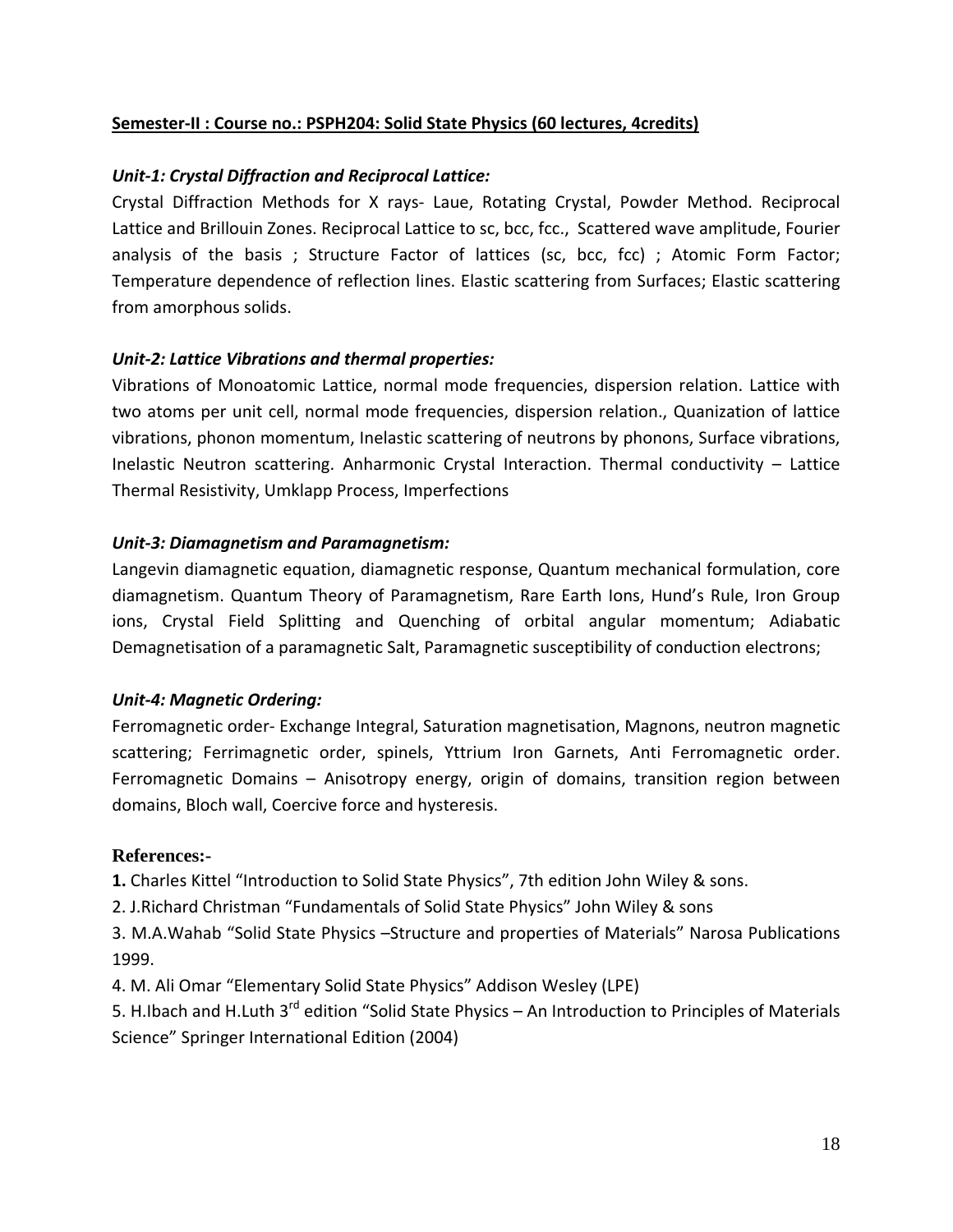## **M.Sc. (Physics) Practical Lab Course**

#### **Semester –II Lab‐1**

## **Course number: PSPHP201 (120 hours, 4 credits)**

## **Group A**

| <b>Experiment</b>                                                                             | <b>References</b>                                                                             |
|-----------------------------------------------------------------------------------------------|-----------------------------------------------------------------------------------------------|
|                                                                                               |                                                                                               |
|                                                                                               | 1. Zeeman Effect using Fabry-Perot etalon / a). Advance practical physics - Worsnop and       |
| Lummer — Gehrecke plate                                                                       | Flint                                                                                         |
|                                                                                               | b). Experiments in modern physics - Mellissinos                                               |
|                                                                                               | 2. Characteristics of a Geiger Muller counter [a]. Experiments in modern physics- Mellissions |
| and measurement of dead time                                                                  | b). Manual of experimental physics --EV-Smith                                                 |
|                                                                                               | c). Experimental physics for students - Whittle                                               |
|                                                                                               | &. Yarwood                                                                                    |
| 3.<br>Ultrasonic Interferometry-                                                              | Velocity Medical Electronics- Khandpur                                                        |
| measurements in different Fluids                                                              |                                                                                               |
|                                                                                               | 4. Measurement of Refractive Index of Liquids Sirohi-A course of experiments with He-Ne       |
| using Laser                                                                                   | Laser; Wiley Eastern Ltd.                                                                     |
| 5. I-V/ C-V measurement on semiconductor Semiconductor measurements - Runyan                  |                                                                                               |
| specimen                                                                                      |                                                                                               |
| 6. Double slit- Fraunhofer diffraction (missing Advance practical physics - Worsnop and Flint |                                                                                               |
| order etc.)                                                                                   |                                                                                               |
|                                                                                               | 7. Determination of Young's modulus of metal Advance practical physics - Worsnop and Flint    |
| rod by interference method                                                                    | (page 338)                                                                                    |

## **Group B**

| <b>Experiment</b>                                                                       | <b>References</b>                                |
|-----------------------------------------------------------------------------------------|--------------------------------------------------|
|                                                                                         |                                                  |
| 1. Adder-subtractor circuits using ICs                                                  | principles and<br>Digital<br>applications<br>a)  |
|                                                                                         | Malvino and Leach                                |
|                                                                                         | b) Digital circuits practice - R.P. Jain         |
| 2. Study of Presettable counters - 74190 and a) Digital circuit practice - Jain & Anand |                                                  |
| 74193                                                                                   | b) Digital principles and applications --Malvino |
|                                                                                         | and Leach                                        |
|                                                                                         | c) Experiments in digital practice -Jain & Anand |
| 3. TTL characteristics of totem pole, open                                              | a) Digital circuits practice - Jain & Anand      |
| collector and tristate devices                                                          | b) Digital principles and applications --Malvino |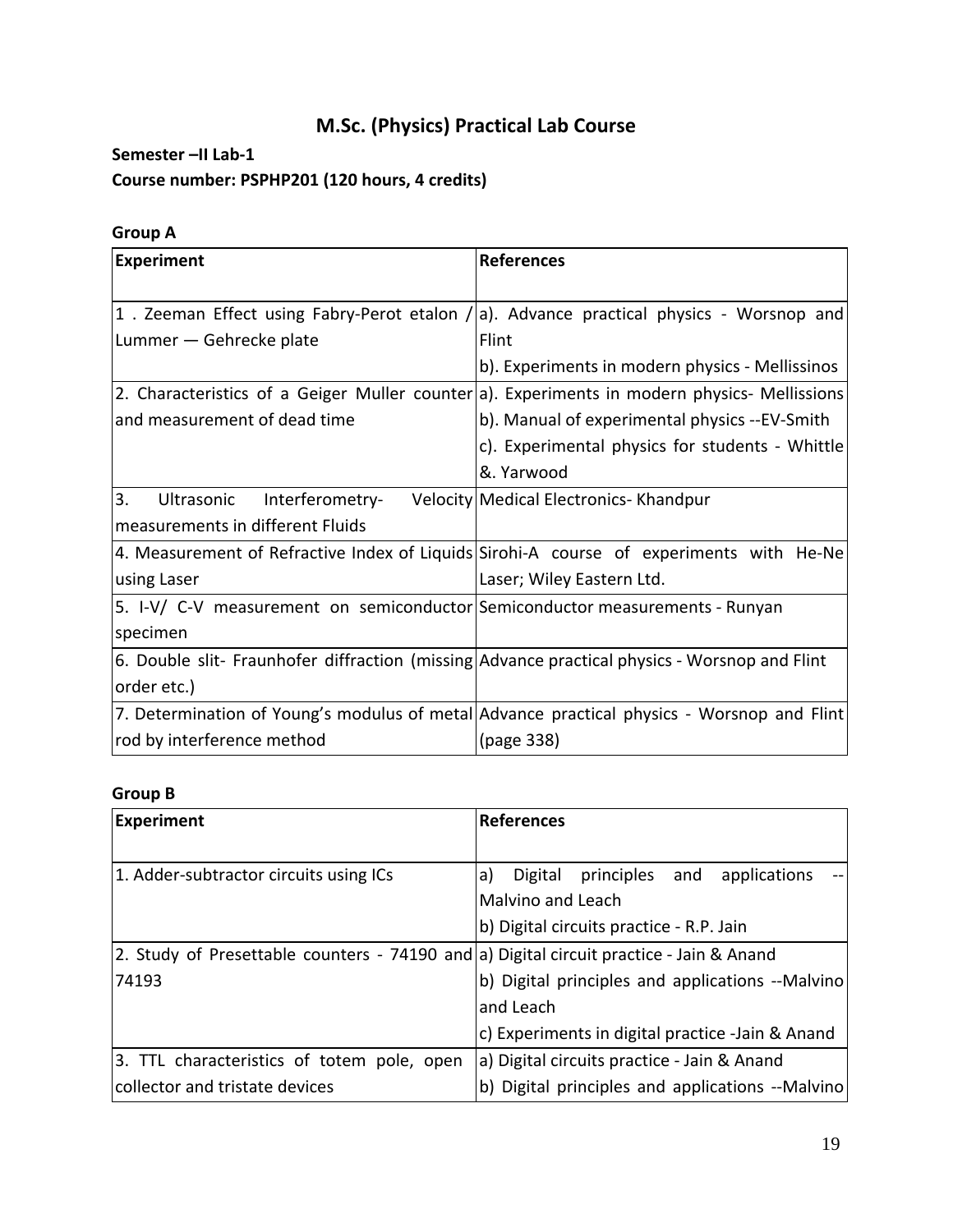|                                                                                         | and Leach                          |
|-----------------------------------------------------------------------------------------|------------------------------------|
| 4. Pulse width modulation for speed control of Electronic Instrumentation - H. S. Kalsi |                                    |
| dc toy motor                                                                            |                                    |
| 5. Study of sample and hold circuit                                                     | Integrated Circuits - K. R. Botkar |
| 6. Switching Voltage Regulator                                                          | Integrated Circuits - K. R. Botkar |

**Note:** Minimum number of experiments to be performed and reported in the journal = 06 with minimum 3 experiments from each Group. i.e. Group A: 03 and Goup B: 03

## **Semester –II Lab‐2**

## **Course number: PSPHP202 (120 hours, 4 credits)**

## **Group A**

| <b>Experiment</b>                                                           | <b>References</b>                                                                         |
|-----------------------------------------------------------------------------|-------------------------------------------------------------------------------------------|
|                                                                             |                                                                                           |
| 1. Carrier mobility by conductivity                                         | Semiconductor electronics - Gibson                                                        |
|                                                                             | 2. Measurement of dielectric constant, Curie a) Electronic instrumentation & measurement- |
| temperature and verification of $Curie$ Weiss W. D. Cooper                  |                                                                                           |
| law for ferroelectric material                                              | b) Introduction to solid state physics - C. Kittel                                        |
|                                                                             | c) Solid state physics - A. J. Dekkar                                                     |
| 3. Barrier capacitance of a junction diode                                  | Electronic engineering - Millman Halkias                                                  |
| 4. Linear Voltage Differential Transformer                                  | Electronic Instrumentation - W.D. Cooper                                                  |
| 5. Faraday Effect-Magneto Optic Effect                                      | 1. Manual of experimental physics - E.V. Smith                                            |
| a) To Calibrate Electromagnet                                               | 2. Experimental physics for students - Whittle                                            |
| b) To determine Verdet's constant for KCI & KI & Yarwood                    |                                                                                           |
| solutions.                                                                  |                                                                                           |
| 6. Energy Band gap by four probe method Semiconductor measurements - Runyan |                                                                                           |
| 7. Measurement of dielectric                                                | constant a) Electronic instrumentation & measurement -                                    |
| (Capacitance)                                                               | W. D. Cooper                                                                              |
|                                                                             | b) Introduction to solid state physics - C. Kittel                                        |

## **Group B**

| Experiment         | References                                       |
|--------------------|--------------------------------------------------|
|                    |                                                  |
| 1. Shift registers | a) Experiments in digital principles-D.P. Leach  |
|                    | b) Digital principles and applications - Malvino |
|                    | and Leach                                        |